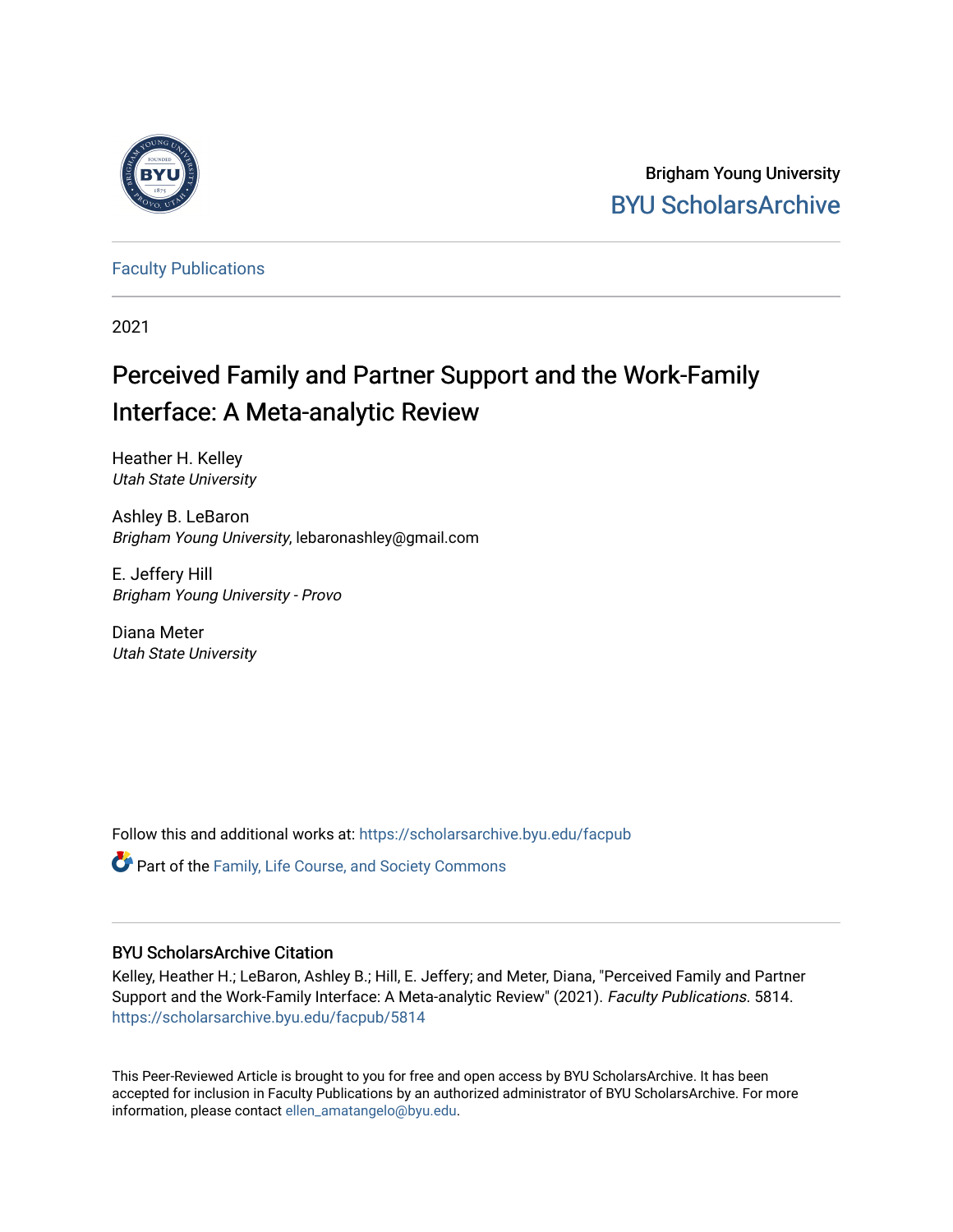Revista de Psicología del Trabajo y de las Organizaciones Journal of Work and **Organizational Psychology** 

Revista de Psicología del Trabajo y de las Organizaciones ISSN: 1576-5962 ISSN: 2174-0534

Colegio Oficial de la Psicología de Madrid

Kelley, Heather H.; LeBaron-Black, Ashley; Hill, E. Jeffrey; Meter, Diana Perceived Family and Partner Support and the Work-Family Interface: A Meta-analytic Review Revista de Psicología del Trabajo y de las Organizaciones, vol. 37, no. 3, 2021, pp. 143-155 Colegio Oficial de la Psicología de Madrid

DOI: https://doi.org/10.5093/jwop2021a15

Available in:<https://www.redalyc.org/articulo.oa?id=231370219001>



- [Complete issue](https://www.redalyc.org/fasciculo.oa?id=2313&numero=70219) ь
- ь [More information about this article](https://www.redalyc.org/articulo.oa?id=231370219001)
- **[Journal's webpage in redalyc.org](https://www.redalyc.org/revista.oa?id=2313)**



Scientific Information System Redalyc

Network of Scientific Journals from Latin America and the Caribbean, Spain and Portugal

Project academic non-profit, developed under the open access initiative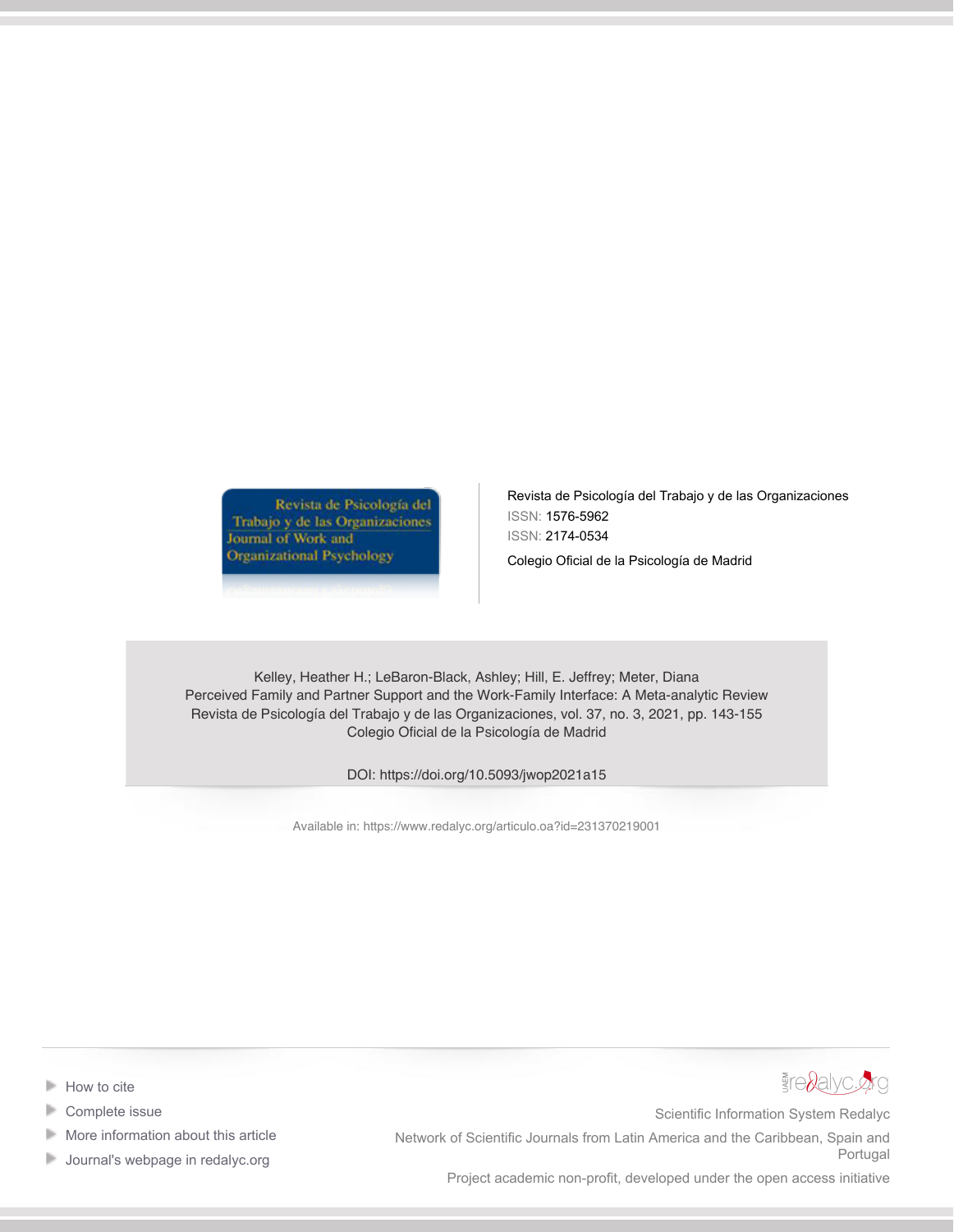

# Journal of Work and Organizational Psychology



https://journals.copmadrid.org/jwop

## Perceived Family and Partner Support and the Work-Family Interface: A Meta-analytic Review

Heather H. Kelleyª, Ashley LeBaron-Blackʰ, E. Jeffrey Hillʰ, and Diana Meterª

<sup>a</sup>Utah State University, USA; <sup>b</sup>Brigham Young University, Utah, USA

#### ARTICLE INFO

ABSTRACT

Article history: Received 17 June 2021 Accepted 20 September 2021

#### Keywords:

Work-to-family conflict Family-to-work conflict Work-to-family enrichment Family-to-work enrichment Perceived support Family Partner Meta-analysis

Palabras clave: Conflicto del trabajo con la familia Conflicto de la familia con el trabajo Enriquecimiento del trabajo a la familia Enriquecimiento de la familia al trabajo Apoyo percibido Familia Pareja Metaanálisis

This study employed meta-analytic techniques to elucidate the role of perceived partner and family support in four measures of the work-family interface. We extracted 183 effect sizes from 82 samples and a total of  $N = 36,226$  individuals. We found perceived familial (partner and family) support was negatively associated with work-to-family conflict  $(r = 1, r = 1)$ -.099) and family-to-work conflict ( $r = -178$ ). It was positively associated with work-to-family enrichment ( $r = 173$ ) and family-to-work enrichment  $(r = .378)$ . Various sample-level moderators were investigated through meta regression and subgroup analyses, including whether the support measure was family or partner focused. Perceived family support showed larger magnitude associations with the two conflict outcome variables than partner support, while there were no significant differences between family and partner support and the two enrichment outcomes. The results suggest that familial support is an essential component of successfully minimizing work-family conflict and maximizing work-family enrichment, and that whether the measure of support is partner or family specific may impact the magnitude of results.

### **El apoyo familiar y de pareja percibido y la interconexión trabajo-familia: una revisión metaanalítica**

#### RESUMEN

El estudio ha utilizado técnicas metaanalíticas para esclarecer el papel de la percepción del apoyo de la pareja y la familia en cuatro medidas de la interconexión trabajo-familia. Extrajimos 183 tamaños de efecto de 82 muestras y un N total de 36,226 sujetos. Se observó que la percepción de apoyo familiar se asociaba negativamente con el conflicto del trabajo con la familia  $(r = -0.099)$  y de la familia con el trabajo (r = -.178), y positivamente con el enriquecimiento del trabajo a la familia (r = .173) y de la familia al trabajo ( $r = .378$ ). Se investigó en diversos moderadores al nivel de muestra mediante una metarregresión y análisis de subgrupos, que tenía en cuenta si la medida de apoyo se centraba en la familia o en la pareja. El apoyo familiar percibido presentaba una mayor asociación con las dos variables (resultado) de conflicto que con el apoyo de la pareja y no había diferencias significativas entre el apoyo de la familia y de la pareja y las dos variables (resultado) de enriquecimiento. Los resultados indican que el apoyo familiar es un componente fundamental para minimizar el conflicto del trabajo con la familia y optimizar el enriquecimiento del trabajo a la familia y que el hecho de que la medida de apoyo sea específica de la pareja o de la familia puede afectar a la magnitud de los resultados.

Families, communities, nations, and civilizations must both provide for and nurture their constituents. This is essential for present and future generations to survive and thrive. It is not surprising that research on the interface of paid work (providing) and family life (nurturing future generations) is prolific (Hill & Holmes, 2018). The implicit goal of work-family/work-life research is to understand conditions in which the interface of paid work and personal/family life can be less conflictual and more harmonious (Hill & Carroll, 2014).

Research about the work-family interface has frequently utilized four measures of how work and personal/family life impact each other. These four measures are work-to-family conflict (the degree to which paid work interferes with personal/familial life), family-towork conflict (the degree to which personal/familial life interferes with paid work), work-to-family enrichment (the degree to which paid work benefits and enhances personal/familial life), and familyto-work enrichment (the degree to which personal/familial life

Cite this article as: Kelley, H. H., LeBaron-Black, A., Hill, E. J., & Meter, D. (2021). Perceived family and partner support and the work-family interface: A meta-analytic review. Journal of Work and Organizational Psychology, 37(3), 143-155. https://doi.org/10.5093/jwop2021a15

Correspondence: heather.kelley@usu.edu (H. H. Kelley).

ISSN:1576-5962/© 2021 Colegio Oficial de la Psicología de Madrid. This is an open access article under the CC BY-NC-ND license (http://creativecommons.org/licenses/by-nc-nd/4.0/).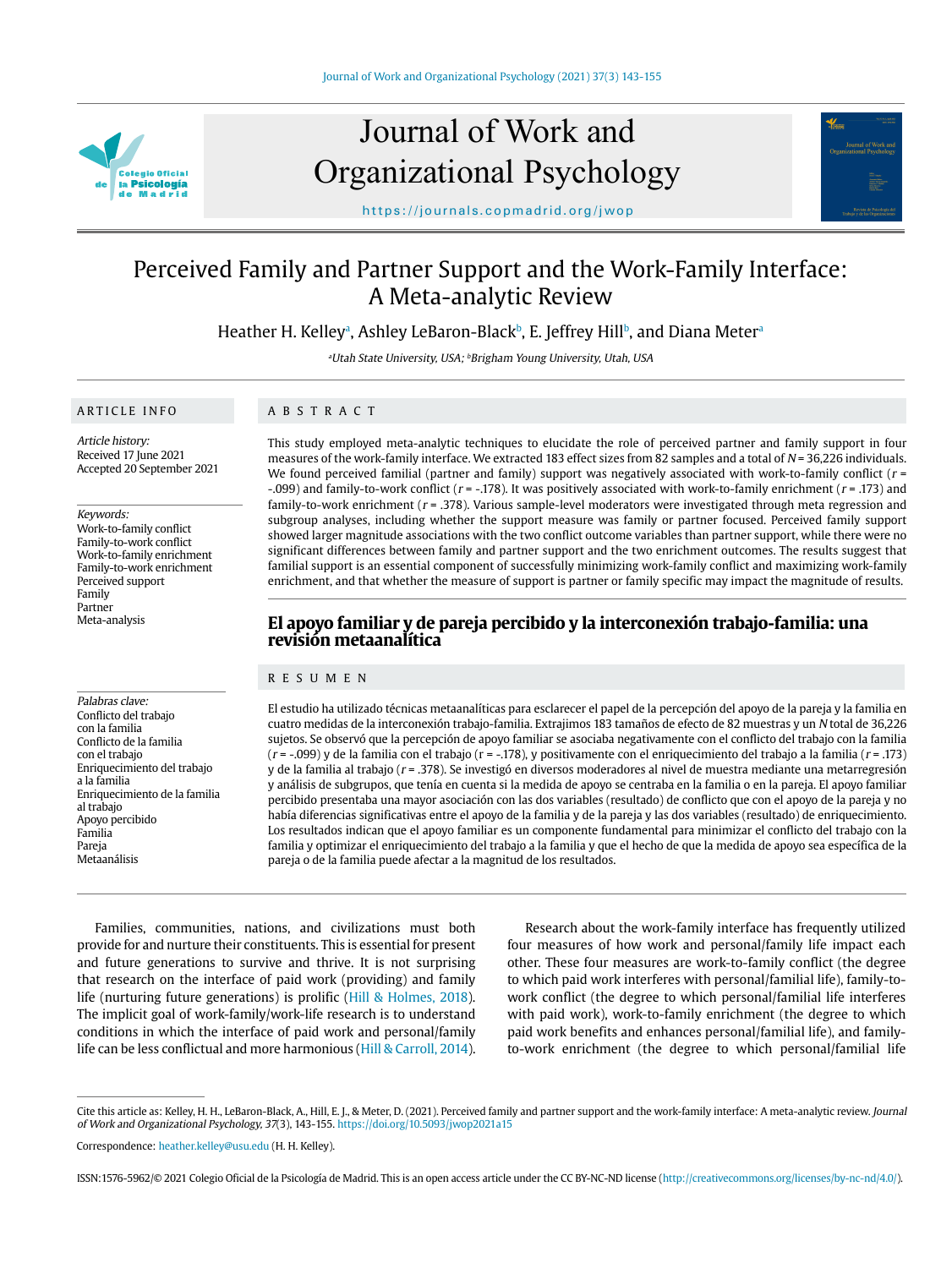benefits and enhances paid work) (Hill & Holmes, 2018). We utilize these terms and measures throughout this paper, and note that in line with previous research, single, childless individuals who are living alone typically still consider themselves as part of a family and are thus included in these terms (Casper et al., 2016).

While these four measures are often combined in various ways (e.g., measures of work-family conflict that aim to measure both directions simultaneously, measures of work-life balance that combine aspects of all four, etc.), previous research has demonstrated the utility of separating these measures (De Simone et al., 2018; Nicklin & McNall, 2013). Further, research on this topic has often focused on only one or two of these four sides when investigating various factors that impact the work-family interface. More research is needed that examines these four distinct measures of the work-family interface together. Using metaanalytic techniques, we aim to investigate these four measures, looking specifically at the association between perceived support (both partner and family support together) and each of these four measures of the work-family interface. We aim to further understand differences between measures of partner support and family support and the work-family interface through moderator and subgroup analyses.

#### **Work-Family Conflict**

For decades, work-family conflict has been a widely studied phenomenon. The growth of this field seems to have correlated with the rise of dual-earner couples (Zhang & Liu, 2011); as an increasing number of couples strive to successfully navigate family life with two careers, many experience negative spillover between what are sometimes seen as competing domains. According to Greenhaus and Beutell (1985), this conflict often occurs for one of three reasons: 1) "time" spent in one domain takes away from time in the other domain, 2) "strain" or stress experienced in one domain negatively affects one's ability to perform in the other domain, and 3) "behaviors" performed in one domain negatively affect one's ability to perform in the other domain. Work-family conflict is associated with poorer work outcomes (e.g., higher job burnout, lower job satisfaction; Chen et al., 2012; Niazi et al., 2019) and poorer individual and family outcomes (e.g., lower marital satisfaction, higher hostility, higher emotional exhaustion; Carroll et al., 2013; Judge et al., 2006; Rubio et al., 2015).

Allen et al. (2015) found that although work-to-family conflict did not differ between countries, family-to-work conflict was higher in countries that were more collectivistic and had a higher economic gender gap. Previous meta-analyses (e.g., Allen et al., 2011; French et al., 2018; Kossek et al., 2011) have found that several factors predict work-family conflict, including demographic and personality variables (e.g., locus of control, neuroticism), work variables (e.g., job autonomy, organizational support), and family variables (e.g., parenting demands). The current study focuses on the family variables of partner support and family support as predictors of the work-family interface. We identified one metaanalysis that investigated the role of family and partner support as part of a larger study on the antecedents of work-to-family conflict and family-to-work conflict. This previous meta-analysis found significant negative associations between both partner and family support and work-to-family and family-to-work conflict and found no significant differences between whether the measure was family or partner support (French et al., 2018). However, we note that this meta-analysis was identified after we had obtained our initial sample of articles to investigate our research questions. In comparing the articles this previous meta-analysis used versus the articles we had identified that met our inclusion criteria, there was only a 17.5% overlap in articles. As such, we deemed that our approach was different and valuable enough to warrant continued investigation into this research question<sup>1</sup>. Further, we note that no other meta-analysis of which we are aware has examined the effects of both partner and family support on not only work-family conflict but also work-family enrichment.

#### **Work-Family Enrichment**

Research on work-family enrichment has emerged more recently than the research on work-family conflict. In the early 2000s, several researchers began calling for a more balanced approach to understanding the connections between work and family that not only considered the challenges of balancing work and family, but also looked at the potential benefits of being engaged in both domains (e.g., Frone, 2003; Parasuraman & Greenhaus 2002). Greenhaus and Powell (2006) introduced the first comprehensive conceptual model of workfamily enrichment, in which they defined work-family enrichment as "the extent to which experiences in one role improves the quality of life in the other role" (p. 73). With the introduction of this framework, research on enrichment has continued to increase. The first metaanalysis focused on the outcomes of work-family enrichment was published in 2010 and found that both work-to-family and familyto-work enrichment were positively associated with job satisfaction, affective commitment to the work organization, family satisfaction, and overall physical and mental health (McNall et al., 2010).

More recently, Lapierre et al. (2018) published a meta-analysis on the antecedents of work-family enrichment. While some of the personal characteristics and factors they investigated were associated with both directions of work-family enrichment, such as work autonomy and coworker support, they found that overall, factors related to work had stronger associations with work-tofamily enrichment while factors related to the family had stronger associations with family-to-work enrichment. While their analysis did look at family support among other factors and found significant associations between family support and work-to-family  $(r = .17)$ and family-to-work enrichment ( $r = .40$ ), the study did not separate family support from partner/spouse support. Further, this study also included measures of social support that extended beyond the family in the analysis, thus making it difficult to distinguish the role of the family support from other social support systems<sup>2</sup>.

#### **Perceived Familial Support**

Research on the antecedents of the work-family interface has also emerged more recently, with early research focused primarily on the outcomes of work-family conflict or negative spillover. Along with the move to increase the understanding of workfamily enrichment, researchers also began devoting more efforts to understanding the predictors of both work-family conflict and enrichment (Dilworth, 2004; Stevens et al., 2007). The role of social support was quickly recognized as an important factor for reducing conflict and enhancing enrichment. Indeed, Greenhaus and Powell (2006) emphasized the importance of social support in regards to the work-family interface and discussed both the physical and emotional benefits of various types of social support. Most studies have found that support is positively associated with work-family enrichment and negatively associated with work-family conflict (e.g., Lee et al., 2013; Rupert et al., 2012), with some exceptions of nonsignificant findings (e.g., Cinamon & Rich, 2002; Wayne et al., 2019) as well as rare instances in which the association was in the opposite direction of what was expected (e.g., Charles, 2018; Selvarajan et al., 2013).

Research has acknowledged several dimensions of social support that related to the work-family interface. First, support is often divided into two domains: work support (support from within the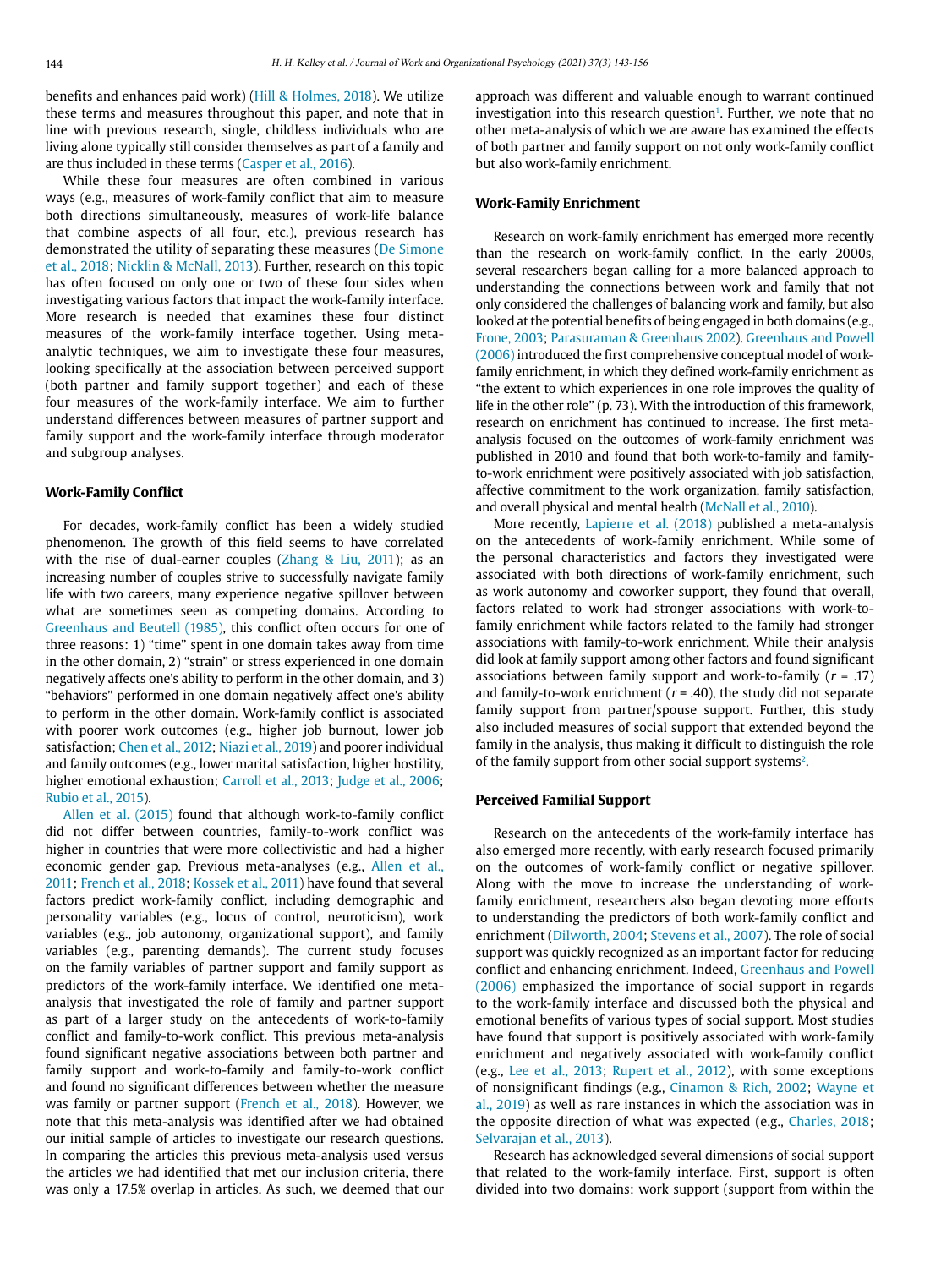working environment) and social support (support coming from outside of the work environment). For the purposes for this study, we focus on the latter. There are three types of social support that have been frequently investigated in prior literature: general social support, familial support, and partner or spousal support. General social support can include support from any social system or group, including friends, community or religious groups, family members, and spouses or partners; some questions related to general support are broad enough to include all of these groups, while other questions have been written to explicitly exclude family members and focus on support from outside of the family system. We do not explore this measure in this paper, opting to focus only on the final two measures. Familial support measures often include both extended family members as well as immediate family members, though some measures have been worded to focus specifically on family members within the same residence. Measures of general family support often include, but do not require, a spouse or a romantic partner as part of the family system, usually depending on whether the respondent is in such a relationship. Finally, spousal or partner support measures focus in on support from only the romantic partner.

From a family systems perspective, families are made up of various interdependent subsystems (Broderick, 1993). These subsystems exist and work in a hierarchical nature, in which certain subsystems are more important and more influential to the system as a whole than other subsystems (Cox & Paley, 1997). The marital or romantic partner relationship is one subsystem that typically exerts a strong influence on the other subsystems. Within this context, measures of general family support aim to measure the entire family system, whereas measures of partner support aim to measure a single, but highly influential, subsystem. As such, while we are unable to separate or remove the notion of partner support from the family system as a whole, we can investigate it as its own subsystem. Such an investigation allows us to measure whether there is a difference in the magnitude of associations when we look at general family support (the entire family system) or when we look at the smaller, but highly important and proximal, partner support subsystem. This distinction has yet to be examined in relation to both work-family conflict and enrichment in a meta-analysis.

In exploring the role of social support in the work family interface, it is also important to note that researchers have often separated emotional support from instrumental or tangible support. Emotional support is characterized by caring and supportive words and behaviors, such as verbal encouragement, whereas instrumental support is characterized by physical contributions and assistance, such as taking care of the children to allow one's partner time to complete their work responsibilities (Beehr, 1985; King et al., 1995). Both instrumental and emotional support are correlated with life satisfaction and job satisfaction (King et al., 1995).

#### **Moderators**

In the current study we will test whether five study-level differences moderate the associations between perceived support and the work-family interface. First, to assess publication bias, we will examine whether the associations vary based on the publication status of the studies included in our meta-analysis (Card, 2012). The second moderator we will test is women dominant samples (vs. more gender-equal or male-dominant samples). Given that participants' experiences of the work-family interface may be influenced by gender role expectations (Miller & Bermúdez, 2004; Yavorsky et al., 2015), it is possible that the role of support may be stronger in women dominant samples wherein spousal and familial support is seen as a gift but not a given. On the other hand, in samples with more male participants, spousal and familial support may be more of an expectation (i.e., all family members believe that wives

and children should support husbands' careers) and thus be less impactful to participants' experience of the work-family interface (Nasurdin & Hsia, 2008). Third, we will examine whether the education level of the sample moderates associations, as education has been linked to differences in work-family outcomes in previous research (e.g., Blanch & Aluja, 2009; Lunau et al., 2014; Zhang & Liu, 2011). Fourth, as having children creates additional demands for parents to navigate as they strive to balance work and family demands, we will test whether samples containing a large majority of parents differ from samples in which there are fewer parents. Finally, given differences in work-family outcomes across cultures (e.g., Adisa, 2021; Hassan et al., 2010) we will examine whether the associations differ for Western vs. Nonwestern samples.

#### **The Current Study**

Previous research testing the effects of family and partner support on the work-family interface has produced results with effect sizes of varying magnitudes. A meta-analysis can aggregate dozens of studies to elucidate these associations. While previous analyses (i.e., French et al., 2018; Lapierre et al., 2018) found that family support was positively associated with work-to-family enrichment and negatively associated with work-family conflict, a more complete meta-analysis is needed that a) utilizes more effect sizes, b) also examines work-to-family conflict and family-to-work conflict, and c) examines both conflict and enrichment together. The aim of the present study is to systematically integrate research related to perceived partner and familial support and the workfamily interface. Based on the literature reviewed, we propose the following hypotheses and research questions:

H1a: There will be significant negative associations between perceived support (both family and partner support together) and work-to-family conflict and family-to-work conflict.

H1b: There will be significant positive associations between perceived support (both family and partner support together) and work-to-family enrichment and family-to-work enrichment.

H2: The magnitude of effect sizes will be larger between perceived support (both family and partner support together) and the family-to-work outcomes than between perceived support and work-to-family outcomes.

H3: Whether the measure of support is focused on partner support or family support will significantly moderate the associations between perceived support and the four measures of the workfamily interface. Specifically, we expect that family support will have stronger associations with the four measures of work-family interface than partner support given the larger support system.

In addition to these hypotheses, we also propose the following exploratory research question:

RQ1: Are there study-level differences (i.e., publication status, women dominant sample, highly educated sample, parent dominant sample, and Western or Nonwestern sample) that moderate the associations between perceived support and the work-family interface?

#### **Method**

#### **Inclusion Criteria and Search Procedure**

To be included in this review, studies were required to meet the following criteria. First, the study needed to include a measure of work-family conflict or enrichment that specified a direction of effect (i.e., work-to-family conflict (WFC), family-to-work conflict (FWC), work-to-family enrichment (WFE), or family-to-work enrichment (FWE). Studies that did not specify a direction or combined elements of work-to-family and family-to-work conflict or enrichment were excluded. Second, the study needed to include a measure of perceived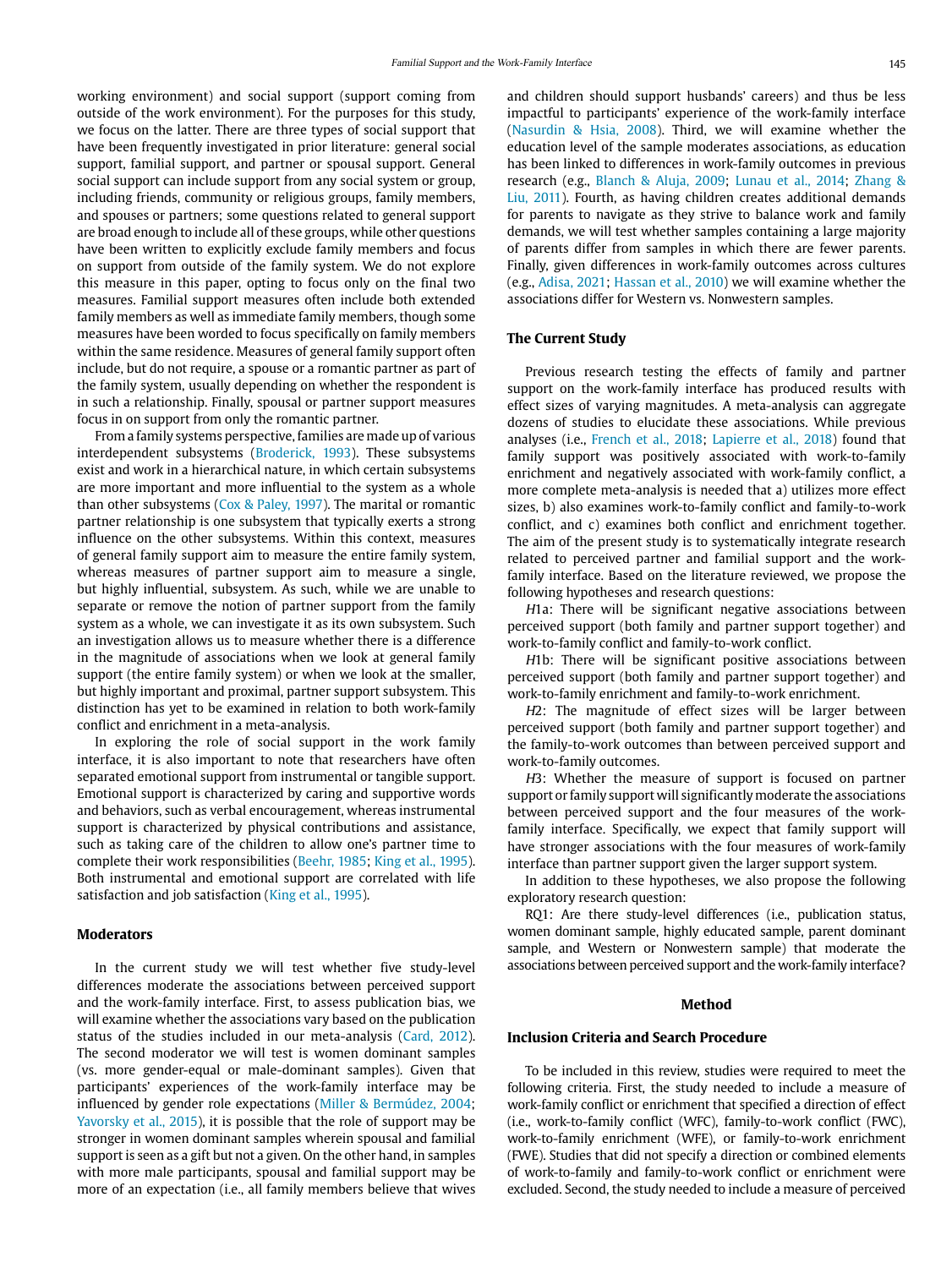familial, partner, or spousal support, where the individual of interest answered a subjective question(s) regarding how much support they perceived they received from either their family in general or their partner or spouse specifically. Measures that included family members alongside other support systems (e.g., friends and coworkers) were excluded. We sought both published articles, meaning articles published in peer-reviewed journals, as well as unpublished articles and data, meaning results that were not in peer-reviewed journals, including dissertations and conference proceedings. The inclusion of unpublished findings is recommended in meta-analyses to test and account for publication bias (Card, 2012).

To obtain these studies, a database search was conducted in March 2021 using the following databases: PsycINFO, Academic Search Premier, OpenDissertations, and Psychology and Behavioral Sciences Collection<sup>3</sup>. The same keywords were put into Google Scholar where the first 120 results were reviewed (the point at which no additional relevant results seemed to appear). Several additional studies were also obtained through looking at the references of highly relevant articles (backwards searching) and by looking at citations of the most relevant articles (forward searching). Overall, this resulted in 548 articles. For each of these articles, the title and abstract were reviewed to assess whether they met the inclusion criteria. For those that appeared relevant, a full text of the article was obtained. Those that included appropriate measures of work-family conflict or enrichment and perceived family or partner support were included and those that did not were excluded (see Figure 1 for a breakdown of this process).



**Figure 1.** Search Procedures. Figure adapted from Page et al., 2020.

#### **Coding**

The following information was coded from each report: percentage of women in the sample, the mean age of the sample, the average number of children in the family, weekly hours worked, the percentage of the sample that were parents versus not parents, the percentage of the sample that was married or cohabiting versus single at the time of the study, the percentage of the sample that was in a dual-earner relationship versus not in a dual-earner relationship, the percentage of the sample that had a college degree versus less than a college degree, the location of the study, the measures of support used, and the measures of work-family interface that were used. Given the large amounts of missingness on number of children, relationship status, and dual-earner relationship status, these sample characteristics are not discussed further. Further, given variations in reporting styles for other variables, we dichotomized the percentage of parents into parent dominant (1, more than 70%) vs. not parent dominant sample (0), percentage of women into women dominant (1, more than 70%) vs. not women dominant sample (0), and whether the sample was from a Western country (1) or a Nonwestern country (0).

All coding was completed by the first author in a limited period of time to reduce coder drift. Approximately 15% of the studies were also coded by the second author in order to calculate interrater reliability. Across all of the categories coded for, agreement between the two coders ranged from 90-100%, with an average agreement of 97.7% across all of the categories. All differences were discussed by the authors until mutual agreement was reached.

In coding the effect sizes, there were several instances in which the effect size included in the current study reflects a weighted average. Most commonly, there were several studies that reported separate effect sizes for associations between instrumental family/partner support and emotional family/partner support and the various measures of the work-family interface. In these situations, the two effect sizes were averaged to obtain a single effect size. There were several instances where effect sizes were reported separately for men and women; in these instances, given the differing sample sizes, a weighted average was calculated. Further, there were two instances where the study reported effect sizes for both husbands and wives in dual-earner relationships. The husbands and wives scores were averaged together to account for the interdependence between them.

#### **Key Variables**

Across the studies, there were a variety of measures used to conceptualize support. The most common measure of support, comprising approximately a quarter of the studies, was King et al.'s (1995) Family Support Inventory for Workers, or various adaptations of it, which measures perceived instrumental and emotional support. Other common measures of support included measures from Caplan et al. (1980), Procidano and Heller (1983), and O'Driscoll et al. (2004). Overall, there was more uniformity in the measures of work-to-family conflict and family-to-work conflict, with over a third of the studies using Netemeyer et al.'s (1996) work-family conflict and familywork conflict scales and approximately a quarter of the studies using Carlson et al.'s (2000) multidimensional measure of work-family conflict or adaptations of these scales. The most common measure of work-to-family and family-to-work enrichment was Carlson et al.'s (2006) work-family enrichment scale, or adaptations of it.

#### **Analytic Plan**

Meta-analytic analyses were completed in STATA version 16.1 using the META package. First, using random effects maximum likelihood (REML) models, forest plot summaries were obtained for each of the four outcome variables using the weighted standardized  $r$  ( $Zr$ ; see Tables 1-4). The  $Zr$  was used as  $r$  is bounded from -1 and 1 and therefore might have a distribution that is inappropriate for the analyses (Card,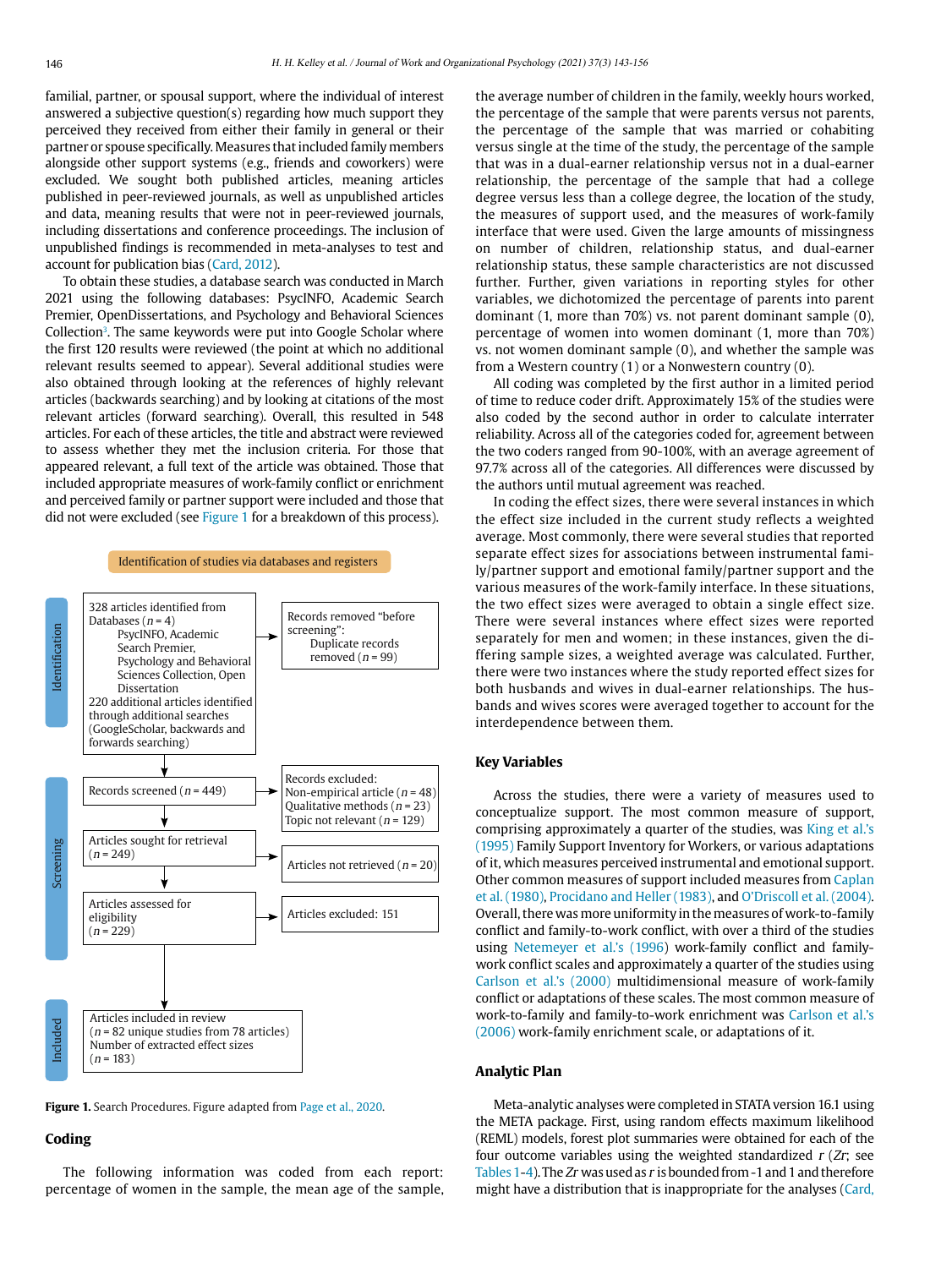#### **Table 1.** Forest Plot of Work-to-Family Conflict Effect Sizes.

|                |                                                 | Work-to-Family Conflict |                                                 |              |
|----------------|-------------------------------------------------|-------------------------|-------------------------------------------------|--------------|
| Study          | Article                                         |                         | <b>Effect Size with</b><br>95% CI               | Weight (%)   |
| Study 1        | Adams et al., 1996                              |                         | $-0.26$ $[-.042, -0.11]$                        | 1.22         |
| Study 2        | Adkins & Premeaux,<br>2012                      |                         | $-0.16$ $[-0.25, 0.08]$                         | 1.75         |
| Study 4        | Aryee et al., 1999                              |                         | $-0.11$ $[-0.24, 0.02]$                         | 1.42         |
| Study 5        | Aryee et al., 2005                              |                         | $-0.24$ $[-0.37, -0.12]$                        | 1.47         |
| Study 6        | Aryee, 1992                                     |                         | $-0.19$ $[-0.29, -0.08]$                        | 1.59         |
| Study 7        | Aycan & Eskin, 2005                             | - 1                     | $-0.09$ $[-0.18, 0.01]$                         | 1.67         |
| Study 9        | Blanch & Anton, 2009                            | ⊹                       | $-0.11$ $[-0.19, -0.04]$                        | 1.82         |
|                | Study 10 Blanch & Anton, 2012                   |                         | $-0.10$ $[-0.21, 0.01]$                         | 1.57         |
|                | Study 11 Blount, 2009                           |                         | $-0.15$ $[-0.20, -0.10]$                        | 1.97         |
|                | Study 12 Boyar et al., 2014                     |                         | $-0.11$ $[-0.20, -0.01]$                        | 1.66         |
|                | Study 13 Boyce, 2006                            |                         | $-0.12$ $[-0.26, 0.02]$                         | 1.32         |
|                | Study 14 Burley, 1995                           |                         | $-0.06$ $[-0.18, 0.06]$                         | 1.49         |
|                | Study 15 Charles, 2018                          |                         | $0.16$ [0.01, 0.30]                             | 1.31         |
|                | Study 16 Cinamon & Rich, 2002                   |                         | $0.03$ [-0.11, 0.17]                            | 1.36         |
|                | Study 17 Cohen et al., 2007                     |                         | $-0.05$ $[-0.15, 0.05]$                         | 1.65         |
|                | Study 18 De Simone et al., 2014                 |                         | $-0.12$ $[-0.21, -0.02]$                        | 1.66         |
|                | Study 19 DiRenzo et al., 2011                   |                         | $-0.12$ $[-0.18, -0.06]$                        | 1.92         |
| Study 20       | Drummond et al.,<br>2017                        |                         | $-0.08$ $[-0.12, -0.04]$                        | 2.02         |
|                | Study 21 Fu & Shaffer, 2001                     |                         | $0.05$ [-0.07, 0.17]                            | 1.47         |
|                | Study 22 Gaitley, 1996                          |                         | $-0.15$ $[-0.25, -0.04]$                        | 1.59         |
|                | Study 23 Gali & Rich, 2010                      |                         | $-0.05$ $[-0.16, 0.06]$                         | 1.55         |
|                | Study 24 Ghislieri et al, 2011                  |                         | $-0.10$ $[-0.21, 0.01]$                         | 1.53         |
|                | Study 25 Greenhaus et al., 2012                 |                         | $-0.18$ $[-0.33, -0.03]$                        | 1.24         |
|                | Study 26 Griggs et al., 2013                    |                         | $0.02$ [-0.12, 0.16]                            | 1.31         |
| Study 28       | Halvesleven et al.,<br>2012a                    |                         | $-0.08$ $[-0.16, 0.01]$                         | 1.76         |
|                | Study 29 Halbesleben et al.,<br>2012b           |                         | $0.02$ [-0.09, 0.13]                            | 1.54         |
|                | Study 30 Hennessy, 2007                         |                         | $-0.14$ $[-0.30, 0.02]$                         | 1.22         |
|                | Study 31 Houle et al., 2012                     |                         | $-0.07$ $[-0.18, 0.05]$                         | 1.48         |
|                | Study 32 Huffman, 2004                          |                         | $-0.17$ $[-0.37, 0.03]$                         | 0.96         |
|                | Study 33 Irak et al., 2019                      |                         | $-0.11$ $[-0.24, 0.03]$                         | 1.33         |
|                | Study 35 Karatepe & Bekleshi,                   |                         | $-0.42$ $[-0.62, -0.23]$                        | 0.99         |
|                | Study 36 Kim et al., 2019                       |                         | $-0.14$ $[-0.26, -0.03]$                        | 1.51         |
|                | Study 37 Kirrane & Buckley,                     |                         | $0.12$ [-0.04, 0.28]                            | 1.19         |
|                | Study 38 Lapierre & Allen, 2006                 |                         | $-0.22$ $[-0.35, -0.09]$                        | 1.40         |
|                | Study 39 Lee et al. 2013                        |                         | $-0.22$ $[-0.38, -0.07]$                        | 1.21         |
|                | Study 40 Lee et al., 2014                       | ╶                       | $-0.06$ $[-0.18, 0.06]$                         | 1.48         |
|                | Study 41 Lim & Lee, 2011                        |                         | $-0.13$ $[-0.28, 0.02]$                         | 1.27         |
|                | Study 44 Lu et al., 2009                        |                         | $-0.09$ $[-0.23, 0.05]$                         | 1.30         |
|                | Study 45 Lu et al., 2015                        |                         | $-0.07$ $[-0.17, 0.03]$                         | 1.65         |
|                | Study 47 Matsui et al., 1995                    |                         | $-0.17$ $[-0.34, 0.00]$                         | 1.10         |
|                | Study 48 Matthews et al., 2010                  |                         | $-0.02$ [ $-0.10, 0.06$ ]                       | 1.79         |
| Study 49       | Mauno & Rantanen,<br>2013                       |                         | $-0.11$ $[-0.15, -0.07]$                        | 2.01         |
|                | Study 50 Muse, 2002a<br>Study 51 Muse, 2002b    |                         | $-0.01$ $[-0.10, 0.08]$<br>$0.03$ [-0.09, 0.15] | 1.67<br>1.46 |
| Study 52       | Nasurdin & O'Driscoli,<br>2021a                 |                         | $0.04$ [-0.10, 0.18]                            | 1.33         |
|                | Study 53 Nasurdin & O'Driscoli,                 |                         | $-0.26$ $[-0.41, -0.11]$                        | 1.28         |
|                | <b>Study 55 Noor, 2003</b>                      |                         | $-0.15$ $[-0.31, 0.01]$                         | 1.17         |
| <b>Overall</b> |                                                 |                         | $-0.10$ $[-0.13, -0.07]$                        |              |
|                | Heterogeneity: $\tau^2$ = 0.01,                 |                         |                                                 |              |
|                | $1^2$ = 77.58%, $H^2$ = 4.46                    |                         |                                                 |              |
| $p = 0.00$     | Test of $\theta_i = \theta_i$ : Q(68) = 312.18, | $\pmb{0}$<br>$-5$<br>.5 |                                                 |              |
|                | Test of $\theta$ = 0: $z$ = -7.54, $p$ = 0.00   |                         |                                                 |              |
|                | Random-effects REML model                       |                         |                                                 |              |

|                |                                                                                                                    |      | Work-to-Family Conflict |    |                                   |            |
|----------------|--------------------------------------------------------------------------------------------------------------------|------|-------------------------|----|-----------------------------------|------------|
| Study          | Article                                                                                                            |      |                         |    | <b>Effect Size with</b><br>95% CI | Weight (%) |
|                | Study 56 Odle-Dusseau, 2012                                                                                        |      |                         |    | $-0.11$ $[-0.26, 0.04]$           | 1.26       |
| Study 57       | Parasuraman et al.,                                                                                                |      |                         |    | $0.09$ [-0.10, 0.27]              | 1.01       |
|                | Study 59 Premeaux et al., 2007                                                                                     |      |                         |    | $-0.16$ $[-0.24, -0.08]$          | 1.76       |
|                | Study 60 Rankin, 2004                                                                                              |      |                         |    | $-0.04$ $[-0.19, 0.10]$           | 1.30       |
|                | Study 61 Ratniewski, 2013                                                                                          |      |                         |    | $-0.14$ $[-0.24, -0.04]$          | 1.63       |
|                | Study 62 Reilly, 2016                                                                                              |      |                         |    | $-0.26$ $[-0.40, -0.12]$          | 1.34       |
|                | Study 63 Rogers, 1998                                                                                              |      |                         |    | $-0.50$ $[-0.68, -0.31]$          | 1.05       |
|                | Study 64 Rupert et al., 2012                                                                                       |      |                         |    | $-0.24$ $[-0.35, -0.14]$          | 1.61       |
|                | Study 65 Seiger & Wiese, 2009                                                                                      |      |                         |    | $-0.04$ $[-0.23, 0.15]$           | 0.99       |
|                | Study 66 Selvarajan et al., 2013                                                                                   |      |                         |    | $0.07$ [0.03, 0.11]               | 2.04       |
|                | Study 67 Shafiro, 2004                                                                                             |      |                         |    | $-0.14$ $[-0.25, -0.03]$          | 1.54       |
|                | Study 68 Shockley & Alle, 2013                                                                                     |      |                         |    | $-0.21$ $[-0.48, 0.05]$           | 0.67       |
|                | Study 71 Taylor, 2007                                                                                              |      |                         |    | $-0.18$ $[-0.23, -0.12]$          | 1.93       |
|                | Study 72 Tsai, 2008                                                                                                |      |                         |    | $0.18$ [0.03, 0.34]               | 1.21       |
| Study 73       | Van Daalen et al.,<br>2006                                                                                         |      |                         |    | $-0.09$ $[-0.18, 0.01]$           | 1.68       |
|                | Study 75 Wallace, 2005                                                                                             |      |                         |    | $-0.26$ $[-0.31, -0.21]$          | 2.00       |
|                | Study 76 Wang et al., 2010                                                                                         |      |                         |    | $0.13$ [-0.14, 0.40]              | 0.66       |
|                | Study 78 Wayne et al., 2019a                                                                                       |      |                         |    | $0.01$ [-0.12, 0.14]              | 1.37       |
|                | Study 79 Wayne et al., 2019b                                                                                       |      |                         |    | $-0.33$ $[-0.46, -0.20]$          | 1.38       |
| Study 80       | Westman & Etzion,<br>2005                                                                                          |      |                         |    | $-0.06$ $[-0.20, 0.07]$           | 1.38       |
|                | Study 81 Westman et al., 2008                                                                                      |      |                         |    | $0.28$ [0.03, 0.52]               | 0.74       |
|                | Study 82 Zhang, 2006                                                                                               |      |                         |    | $-0.08$ $[-0.16, 0.00]$           | 1.76       |
| <b>Overall</b> |                                                                                                                    |      |                         |    | $-0.10$ $[-0.13, -0.07]$          |            |
|                | Heterogeneity: $\tau^2$ = 0.01,<br>$1^2$ = 77.58%, $H^2$ = 4.46<br>Test of $\theta_i = \theta_i$ : Q(68) = 312.18, |      |                         |    |                                   |            |
| $p = 0.00$     |                                                                                                                    | $-5$ | $\mathbf{0}$            | .5 |                                   |            |
|                | Test of $\theta$ = 0: $z$ = -7.54, $p$ = 0.00                                                                      |      |                         |    |                                   |            |
|                | Random-effects REML model                                                                                          |      |                         |    |                                   |            |

Note. Effect sizes pictured are the standardized Pearson's r coefficients (Zr).

2012). For ease in interpreting results, Zrs were converted back to rs in text of this article and are reported in Table 5. For each of the four outcome variables, there was significant heterogeneity, suggesting that a random-effects model was appropriate (Card, 2012). Further, the random-effects model allows us to view the effect sizes included in this study as a sample of the population of effects, and thus generalize our findings beyond the studies included in this analysis. Meta regression was used to probe whether various sample-level variables explained heterogeneity in the effect sizes by assessing whether there were statistically significant differences in effect sizes between groups. Subgroup analyses were used to further understand how the groups investigated (i.e., partner vs. family support, publication status, women dominant sample, highly educated sample, parent dominant sample, and Western or Nonwestern sample) differed from each other.

We first assessed publication bias using Egger's regression to detect small sample bias (Card, 2012; Lin et al., 2018). In assessing publication bias it is also important to note that for many of the studies included in this analysis, perceived support was not the primary focus of the study, but rather was in some cases a control variable or was tangential to the primary research question. As such, we coded for whether support was included in the title of the article  $(1 =$  support included,  $0 =$  support not included) and used meta-regression to assess whether referencing support in the title was a significant moderator of the effect sizes. Our expectation was that if perceived support was the main focus of the study, we would see larger effect sizes among these studies if there was indeed publication bias.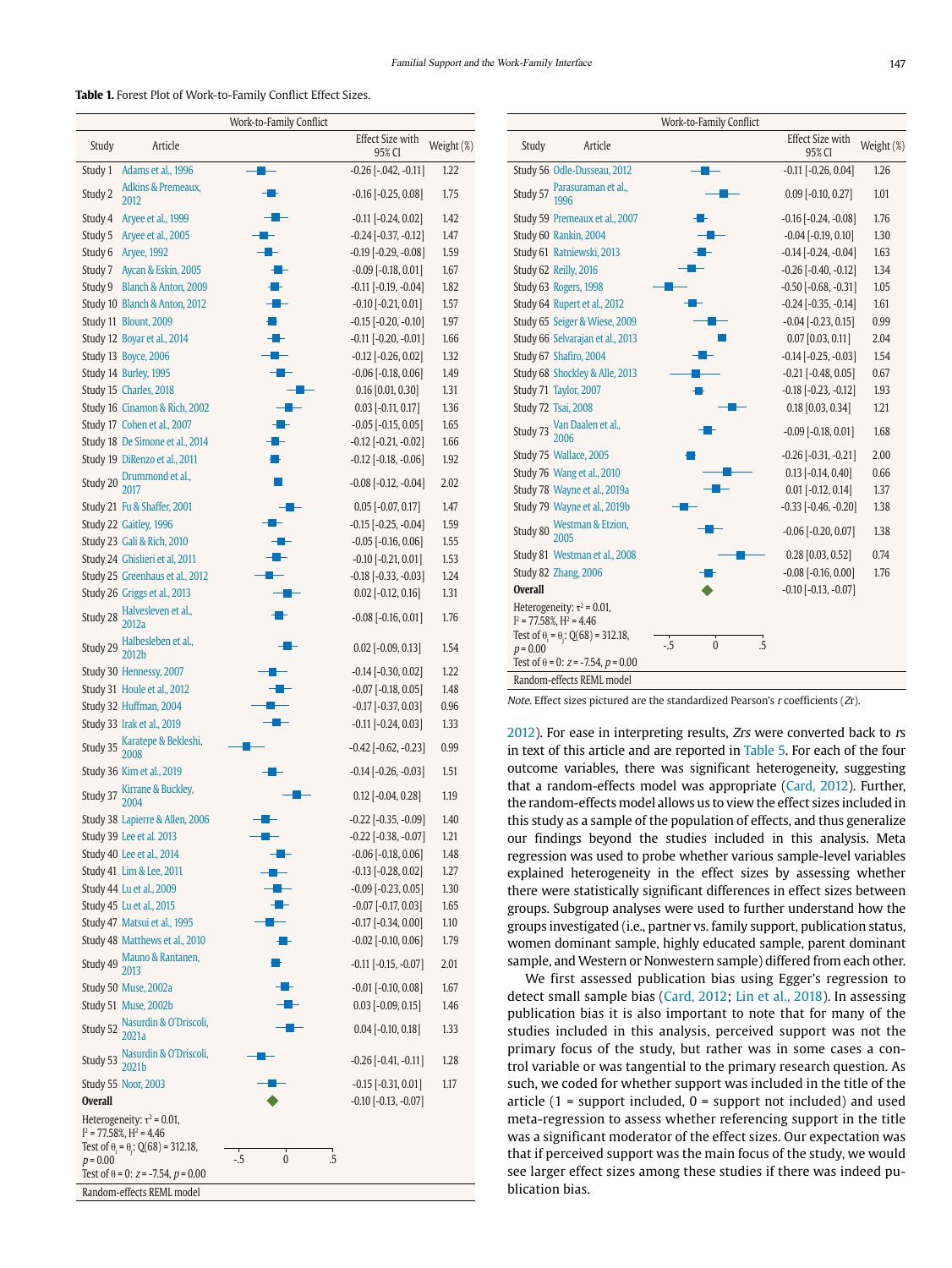**Table 2.** Forest Plot of Family-to-Work Conflict Effect Sizes.

|                |                                                                 | Work-to-Family Conflict            |                                   |            |
|----------------|-----------------------------------------------------------------|------------------------------------|-----------------------------------|------------|
| Study          | Article                                                         |                                    | <b>Effect Size with</b><br>95% CI | Weight (%) |
| Study 1        | Adams et al., 1996                                              |                                    | $-0.36[-0.51, -0.20]$             | 1.45       |
| Study 2        | Adkins & Premeaux,<br>2012                                      |                                    | $-0.09$ $[-0.17, -0.01]$          | 1.86       |
| Study 4        | Aryee et al., 1999                                              |                                    | $-0.02$ $[-0.15, 0.11]$           | 1.62       |
| Study 5        | Aryee et al., 2005                                              |                                    | $-0.22$ $[-0.34, -0.10]$          | 1.65       |
| Study 7        | Aycan & Eskin, 2005                                             |                                    | $-0.32$ $[-0.41, -0.23]$          | 1.80       |
| Study 9        | Blanch & Anton, 2009                                            |                                    | $-0.28$ $[-0.35, -0.20]$          | 1.91       |
|                | Study 10 Blanch & Anton, 2012                                   |                                    | $-0.22$ $[-0.33, -0.11]$          | 1.73       |
|                | Study 12 Boyar et al., 2014                                     | H                                  | $-0.24$ $[-0.34, -0.15]$          | 1.79       |
|                | Study 13 Boyce, 2006                                            |                                    | $-0.15$ $[-0.29, -0.01]$          | 1.54       |
|                | Study 15 Charles, 2018                                          |                                    | $0.17$ [0.03, 0.31]               | 1.53       |
|                | Study 16 Cinamon & Rich, 2002                                   |                                    | $-0.09$ $[-0.23, 0.05]$           | 1.57       |
|                | Study 17 Cohen et al., 2007                                     |                                    | $-0.06$ $[-0.16, 0.04]$           | 1.79       |
|                | Study 18 De Simone et al., 2014                                 |                                    | $-0.21$ $[-0.30, -0.11]$          | 1.80       |
|                | Study 19 DiRenzo et al., 2011                                   |                                    | $-0.12$ $[-0.18, -0.06]$          | 1.97       |
| Study 20       | Drummond et al.,<br>2017                                        |                                    | $-0.20$ $[-0.24, -0.16]$          | 2.04       |
|                | Study 21 Fu & Shaffer, 2001                                     |                                    | $-0.06$ $[-0.18, 0.06]$           | 1.65       |
|                | Study 22 Gaitley, 1996                                          |                                    | $-0.14$ $[-0.25, -0.04]$          | 1.75       |
|                | Study 23 Gali & Rich, 2010                                      |                                    | $-0.13$ $[-0.24, -0.02]$          | 1.72       |
|                | Study 25 Greenhaus et al., 2012                                 |                                    | $-0.26$ $[-0.41, -0.10]$          | 1.47       |
|                | Study 26 Griggs et al., 2013                                    |                                    | $-0.09$ $[-0.23, 0.06]$           | 1.53       |
|                | Study 30 Hennessy, 2007                                         |                                    | $-0.04$ $[-0.20, 0.12]$           | 1.45       |
|                | Study 31 Houle et al., 2012                                     |                                    | $-0.07$ $[-0.19, 0.05]$           | 1.66       |
|                | Study 32 Huffman, 2004                                          |                                    | $-0.06$ $[-0.26, 0.14]$           | 1.21       |
|                | Study 33 Irak et al., 2019                                      |                                    | $-0.21$ $[-0.35, -0.07]$          | 1.54       |
| Study 35       | Karatepe & Bekleshi,<br>2008                                    |                                    | $-0.56$ $[-0.75, -0.37]$          | 1.25       |
|                | Study 36 Kim et al., 2019                                       |                                    | $-0.11$ $[-0.23, 0.00]$           | 1.69       |
|                | Study 38 Lapierre & Allen, 2006                                 |                                    | $-0.27$ $[-0.40, -0.14]$          | 1.60       |
|                | Study 39 Lee et al. 2013                                        |                                    | $-0.34$ $[-0.50, -0.19]$          | 1.44       |
|                | Study 40 Lee et al., 2014                                       |                                    | $-0.19$ $[-0.31, -0.07]$          | 1.66       |
|                | Study 44 Lu et al., 2009                                        |                                    | $-0.13$ $[-0.27, 0.01]$           | 1.52       |
|                | Study 45 Lu et al., 2015                                        | s.                                 | $-0.09$ $[-0.19, 0.01]$           | 1.79       |
|                | Study 47 Matsui et al., 1995                                    |                                    | $-0.17$ $[-0.34, 0.00]$           | 1.35       |
|                | Study 48 Matthews et al., 2010                                  |                                    | $-0.18$ $[-0.26, -0.10]$          | 1.88       |
|                | Study 49 Mauno & Rantanen,                                      |                                    | $-0.27$ $[-0.31, -0.22]$          | 2.03       |
|                | Study 50 Muse, 2002a                                            |                                    | $-0.11$ $[-0.20, -0.02]$          | 1.81       |
|                | Study 51 Muse, 2002b                                            |                                    | $-0.15$ [ $-0.27$ , $-0.03$ ]     | 1.65       |
| Study 52       | Nasurdin & O'Driscoli,<br>2021a                                 |                                    | $-0.20$ $[-0.34, -0.06]$          | 1.55       |
| Study 53       | Nasurdin & O'Driscoli,<br>2021b                                 |                                    | $-0.39$ $[-0.53, -0.24]$          | 1.50       |
|                | Study 55 Noor, 2003                                             |                                    | $-0.15$ $[-0.31, 0.01]$           | 1.41       |
|                | Study 56 Odle-Dusseau, 2012                                     |                                    | $-0.21$ $[-0.36, -0.06]$          | 1.48       |
| Study 57       | Parasuraman et al.,<br>1996                                     |                                    | $-0.15$ $[-0.34, 0.04]$           | 1.27       |
|                | Study 58 Pattusamy & JAcob,                                     |                                    | $-0.19$ $[-0.31, -0.08]$          | 1.68       |
|                | Study 59 Premeaux et al., 2007                                  |                                    | $-0.07$ $[-0.15, 0.02]$           | 1.86       |
|                | Study 60 Rankin, 2004                                           |                                    | $0.02$ [-0.13, 0.16]              | 1.52       |
|                | Study 61 Ratniewski, 2013                                       |                                    | $-0.28[-0.38, -0.18]$             | 1.77       |
|                | Study 62 Reilly, 2016                                           |                                    | $-0.44$ $[-0.58, -0.30]$          | 1.55       |
|                | Study 63 Rogers, 1998                                           |                                    | $-0.71$ $[-0.89, -0.53]$          | 1.30       |
| <b>Overall</b> |                                                                 |                                    | $-0.18$ $[-0.22, -0.15]$          |            |
|                | Heterogeneity: $\tau^2$ = 0.01,<br>$I^2$ = 84.91%, $H^2$ = 6.63 |                                    |                                   |            |
|                | Test of $\theta_1 = \theta_2$ : Q(61) = 299.61,                 | $\mathbf{0}$<br>$-5$<br>.5<br>$-1$ |                                   |            |
| $p = 0.00$     | Test of $\theta$ = 0: $z$ = -10.72, $p$ = 0.00                  |                                    |                                   |            |
|                | Random-effects REML model                                       |                                    |                                   |            |

|                |                                                                                                                      | Work-to-Family Conflict |                |                                   |            |
|----------------|----------------------------------------------------------------------------------------------------------------------|-------------------------|----------------|-----------------------------------|------------|
| Study          | Article                                                                                                              |                         |                | <b>Effect Size with</b><br>95% CI | Weight (%) |
|                | Study 64 Rupert et al., 2012                                                                                         |                         |                | $-0.37$ $[-0.47, -0.26]$          | 1.76       |
|                | Study 65 Seiger & Wiese, 2009                                                                                        |                         |                | $-0.09$ $[-0.28, 0.10]$           | 1.25       |
|                | Study 66 Selvarajan et al., 2013                                                                                     |                         |                | $-0.09$ $[-0.13, -0.06]$          | 2.05       |
|                | Study 67 Shafiro, 2004                                                                                               |                         |                | $-0.19$ $[-0.30, -0.08]$          | 1.71       |
|                | Study 68 Shockley & Alle, 2013                                                                                       |                         |                | $-0.04$ $[-0.30, 0.22]$           | 0.91       |
|                | Study 71 Taylor, 2007                                                                                                |                         |                | $-0.27$ $[-0.33, -0.22]$          | 1.98       |
|                | Study 72 Tsai, 2008                                                                                                  |                         |                | $-0.03$ $[-0.19, 0.13]$           | 1.44       |
|                | Study 73 Van Daalen et al.,<br>2006                                                                                  |                         |                | $-0.24$ $[-0.34, -0.15]$          | 1.81       |
|                | Study 74 Voydanoff, 2005                                                                                             |                         |                | $-0.24$ $[-0.29, -0.20]$          | 2.01       |
|                | Study 76 Wang et al., 2010                                                                                           |                         |                | $-0.03$ $[-0.30, 0.24]$           | 0.90       |
|                | Study 78 Wayne et al., 2019a                                                                                         |                         |                | $-0.11$ $[-0.24, 0.02]$           | 1.57       |
|                | Study 79 Wayne et al., 2019b                                                                                         |                         |                | $-0.56$ $[-0.70, -0.43]$          | 1.58       |
| Study 80       | Westman & Etzion,                                                                                                    |                         |                | $-0.16$ $[-0.30, -0.03]$          | 1.58       |
|                | Study 81 Westman et al., 2008                                                                                        |                         |                | $0.05$ [-0.20, 0.30]              | 0.98       |
|                | Study 82 Zhang, 2006                                                                                                 |                         |                | $-0.09$ $[-0.17, -0.01]$          | 1.86       |
| <b>Overall</b> |                                                                                                                      |                         |                | $-0.18$ $[-0.22, -0.15]$          |            |
|                | Heterogeneity: $\tau^2$ = 0.01,<br>$I^2 = 84.91\%$ , $H^2 = 6.63$<br>Test of $\theta_i = \theta_i$ : Q(61) = 299.61, |                         |                |                                   |            |
| $p = 0.00$     |                                                                                                                      | $-5$<br>$-1$            | $\Omega$<br>.5 |                                   |            |
|                | Test of $\theta$ = 0; z = -10.72, p = 0.00                                                                           |                         |                |                                   |            |
|                | Random-effects REML model                                                                                            |                         |                |                                   |            |
|                |                                                                                                                      |                         |                |                                   |            |

Note. Effect sizes pictured are the standardized Pearson's r coefficients (Zr).

#### **Results**

#### **Descriptive Information**

A total of  $N = 36,226$  participants were included from the 82 studies, with an average sample size of  $N = 442$  and a range of 57 to 2,759 participants ( $SD = 504$ ). Across the studies, the mean age of participants was 38.7 years ( $SD = 5.60$ ) and the samples were on average 60.7% women. Participants came from a total of 24 countries; 68.8% of the samples were from Western countries.

#### **Central Tendencies and Heterogeneity**

Across the four outcome variables, using random effects modeling, we found effect sizes significantly different from zero of varying magnitudes. Tables 1-4 display forest plots showing weighted mean effect sizes and heterogeneity statistics for the association between support and each of the four outcomes, respectively. In interpreting the magnitude of these effect sizes, as suggested by Card (2012), we utilize Cohen's (1969) benchmarks of  $r = \pm .10$  as representing small effect sizes,  $r = \pm .30$  as representing medium effect sizes, and  $r = \pm .50$ as representing large effect sizes.

In support of H1a, familial/partner support had a small negative association with work-to-family conflict ( $r = -0.099$ ,  $SE = 0.064$ , CI<sup>4</sup> [ $-0.125$ , -.074],  $p < .001$ ; tests of heterogeneity -  $I^2 = 75.9$ , Q(68) = 298,69, p < .001; see Table 1) and a medium-small negative association with family-to-work conflict,  $r$ = -.178,  $SE$  = .065, CI[-.2.11, -.150],  $p < .001$ ; tests of heterogeneity -  $I^2$  = 81.43, Q(33) = 261.66, p < .001; see Table 2. Supporting H1b, there was a small positive association between familial/partner support and work-to-family enrichment,  $r = .173$ ,  $SE =$ .059, CI = [.123, .222], p < .001; tests of heterogeneity - I2 = 83.59, Q(24) = 137.58,  $p < .001$ ; see Table 3, and a medium positive association with family-to-work enrichment  $r = .378$ ,  $SE = .058$ , CI = [.316, .440],  $p <$ .001; tests of heterogeneity -  $I^2$  = 91.48, Q(26) = 389.60, p < .001; see Table 4. Consistent with what we predicted in H2, associations were stronger for family-to-work outcomes than work-to-family outcomes.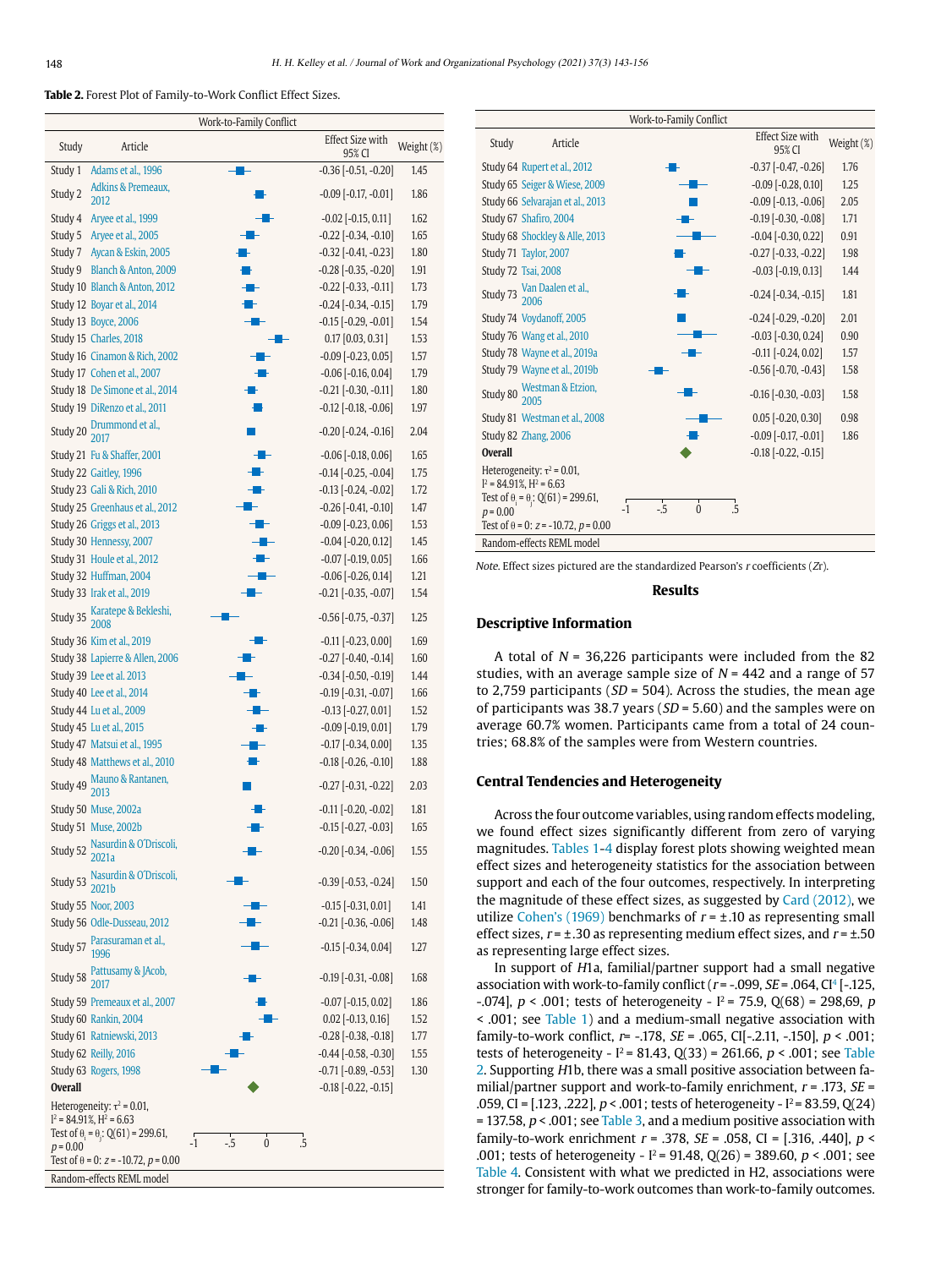Across all four outcome variables there was significant heterogeneity, indicating the need to investigate moderating factors.

| Table 3. Forest Plot of Family-to-Work Conflict Effect Sizes. |
|---------------------------------------------------------------|
|---------------------------------------------------------------|

|                |                                                                                                                                                                    | Work-to-Family Conflict                             |                                   |            |
|----------------|--------------------------------------------------------------------------------------------------------------------------------------------------------------------|-----------------------------------------------------|-----------------------------------|------------|
| Study          | Article                                                                                                                                                            |                                                     | <b>Effect Size with</b><br>95% CI | Weight (%) |
| Study 3        | <b>Annor</b> , 2016                                                                                                                                                |                                                     | $-0.35$ [0.22, 0.49]              | 3.77       |
| Study 5        | Aryee et al., 2005                                                                                                                                                 |                                                     | $0.11$ [-0.01, 0.23]              | 3.96       |
| Study 8        | Bhargava & Baral,<br>2009                                                                                                                                          |                                                     | $0.18$ [0.06, 0.31]               | 3.88       |
|                | Study 18 De Simone et al., 2014                                                                                                                                    |                                                     | $0.13$ [0.03, 0.22]               | 4.31       |
|                | Study 23 Gali & Rich, 2010                                                                                                                                         |                                                     | 0.19 [0.08, 0.30]                 | 4.11       |
|                | Study 24 Ghislieri et al., 2011                                                                                                                                    |                                                     | $0.21$ [0.10, 0.33]               | 4.07       |
|                | Study 27 Hakanen et al., 2011                                                                                                                                      |                                                     | $0.13$ [0.08, 0.17]               | 4.83       |
|                | Study 30 Hennessy, 2007                                                                                                                                            |                                                     | $0.39$ [0.23, 0.54]               | 3.46       |
|                | Study 34 Kalliath et al., 2019                                                                                                                                     |                                                     | 0.42 [0.33, 0.52]                 | 4.28       |
|                | Study 35 Karatepe & Bekleshi,                                                                                                                                      |                                                     | $-0.06$ $[-0.25, 0.13]$           | 2.98       |
|                | Study 40 Lee et al., 2014                                                                                                                                          |                                                     | $0.03$ [-0.09, 0.15]              | 3.98       |
|                | Study 42 Liu et al., 2016                                                                                                                                          |                                                     | $0.37$ [0.26, 0.47]               | 4.20       |
|                | Study 44 Lu et al., 2009                                                                                                                                           |                                                     | 0.23 [0.09, 0.38]                 | 3.63       |
|                | Study 45 Lu et al., 2015                                                                                                                                           |                                                     | $0.22$ [0.13, 0.32]               | 4.28       |
|                | Study 49 Mauno & Rantanen,<br>2013                                                                                                                                 |                                                     | $0.05$ [0.01, 0.09]               | 4.86       |
|                | Study 54 Nicklin & McNall,                                                                                                                                         |                                                     | $0.23$ [0.10, 0.37]               | 3.76       |
|                | Study 56 Odle-Dusseau, 2012                                                                                                                                        |                                                     | $0.14$ [-0.01, 0.29]              | 3.55       |
|                | Study 61 Ratniewski, 2013                                                                                                                                          |                                                     | $0.41$ [0.31, 0.51]               | 4.25       |
|                | Study 69 Siu et al., 2010                                                                                                                                          |                                                     | $0.02$ [-0.05, 0.09]              | 4.62       |
|                | Study 70 Siu et al., 2015                                                                                                                                          |                                                     | $0.03$ [-0.09, 0.15]              | 3.99       |
|                | Study 71 Taylor, 2007                                                                                                                                              |                                                     | $0.10$ $[0.04, 0.16]$             | 4.75       |
|                | Study 72 Tsai, 2008                                                                                                                                                |                                                     | $0.03$ [-0.13, 0.19]              | 3.45       |
|                | Study 77 Wayne et al., 2006                                                                                                                                        |                                                     | $0.13$ [-0.02, 0.28]              | 3.50       |
|                | Study 78 Wayne et al., 2019a                                                                                                                                       |                                                     | $0.12$ [-0.01, 0.25]              | 3.77       |
|                | Study 79 Wayne et al., 2019b                                                                                                                                       |                                                     | $0.26$ [0.12, 0.39]               | 3.78       |
| <b>Overall</b> |                                                                                                                                                                    |                                                     | $0.18$ [0.13, 0.23]               |            |
| $p = 0.00$     | Heterogeneity: $\tau^2$ = 0.01,<br>$1^2$ = 85.33%, $H^2$ = 6.82<br>Test of $\theta_1 = \theta_2$ ; Q(24) = 152.79,<br>Test of $\theta$ = 0: $z$ = 6.71, $p$ = 0.00 | $-2$<br>$\overline{2}$<br>$\overline{A}$<br>.6<br>0 |                                   |            |
|                | Random-effects REML model                                                                                                                                          |                                                     |                                   |            |

Note. Effect sizes pictured are the standardized Pearson's  $r$  coefficients ( $Zr$ ).

#### **Moderation Analyses**

Meta regression was used to assess moderation. The following five dichotomous sample level variables were regressed on to the four outcome variables: whether the support measure was family or partner specific, whether the majority (over 70%) of the sample were parents, whether the majority (over 70%) of the sample were women, whether the sample was from a Western or a Nonwestern country, and whether the study was published or unpublished. Given the large amount of missing data on the education measure, which led to listwise deletion of effect sizes for which this code was unavailable, it was excluded from the overall analysis and was assessed separately. In partial support of H3, results showed that whether the support measure was family focused or partner focused was a significant moderator of work-to-family conflict ( $B = -.088$ ,  $SE = .027$ ,  $p = .001$ ) and of family-to-work conflict ( $B = -.088$ ,  $SE = .033$ ,  $p = .008$ ), where the association between partner support was weaker than the association between family support and work-to-family conflict. However, whether the measures was partner or family focused was

not a significant moderator for work-to-family or family-to-work enrichment.

In investigating RQ1 we found that none of the other moderators were significant for any of the four outcomes. Following these analyses, education (measured as whether 70% of the sample had a college degree or not) was added to the regression given the high amount of missingness on this variable. It was not a significant moderator for any of the four measures the of work-family interface (WFC:  $B =$  $-0.011$ ,  $SE = 0.039$ ,  $p = 0.788$ ; FWC:  $B = -0.035$ ,  $SE = 0.037$ ,  $p = 0.341$ ; WFE: B  $=$ .119, *SE* = .074, *p* = .109; FWE: *B* = .066, *SE* = .107, *p* = .537).

| Table 4. Forest Plot of Family-to-Work Conflict Effect Sizes. |
|---------------------------------------------------------------|
|---------------------------------------------------------------|

|                                                                                                                                                                                                                 | Work-to-Family Conflict |                                   |            |
|-----------------------------------------------------------------------------------------------------------------------------------------------------------------------------------------------------------------|-------------------------|-----------------------------------|------------|
| Study<br>Article                                                                                                                                                                                                |                         | <b>Effect Size with</b><br>95% CI | Weight (%) |
| Study 3<br><b>Annor, 2016</b>                                                                                                                                                                                   |                         | $0.44$ [0.30, 0.57]               | 3.60       |
| Study 5<br>Aryee et al., 2005                                                                                                                                                                                   |                         | $0.54$ [0.42, 0.66]               | 3.68       |
| Bhargava & Baral,<br>Study 8<br>2009                                                                                                                                                                            |                         | $0.29$ [0.16, 0.41]               | 3.65       |
| Study 18 De Simone et al., 2014                                                                                                                                                                                 |                         | $0.07$ [-0.02, 0.17]              | 3.82       |
| Study 23 Gali & Rich, 2010                                                                                                                                                                                      |                         | $0.55$ [0.44, 0.66]               | 3.74       |
| Study 24 Ghislieri et al., 2011                                                                                                                                                                                 |                         | $0.32$ [0.20, 0.43]               | 3.73       |
| Study 27 Hakanen et al., 2011                                                                                                                                                                                   |                         | 0.91 [0.86, 0.96]                 | 4.00       |
| Study 30 Hennessy, 2007                                                                                                                                                                                         |                         | $0.30$ [0.14, 0.45]               | 3.47       |
| Study 34 Kalliath et al., 2019                                                                                                                                                                                  |                         | $0.43$ [0.33, 0.53]               | 3.81       |
| Study 35 Karatepe & Bekleshi,<br>2008                                                                                                                                                                           |                         | 0.59 [0.39, 0.78]                 | 3.22       |
| Study 40 Lee et al., 2014                                                                                                                                                                                       |                         | $0.60$ [0.49, 0.72]               | 3.69       |
| Study 43 Lo Presti et al., 2016                                                                                                                                                                                 |                         | $0.27$ [0.18, 0.36]               | 3.83       |
| Study 44 Lu et al., 2009                                                                                                                                                                                        |                         | $0.35$ [0.21, 0.50]               | 3.54       |
| Study 45 Lu et al., 2015                                                                                                                                                                                        |                         | $0.32$ [0.22, 0.42]               | 3.81       |
| Study 46 Lu, 2011                                                                                                                                                                                               |                         | $0.46$ [0.35, 0.57]               | 3.73       |
| Mauno & Rantanen,<br>Study 49<br>2013                                                                                                                                                                           |                         | 0.33 [0.29, 0.38]                 | 4.01       |
| Study 54 Nicklin & McNall,                                                                                                                                                                                      |                         | $0.47$ [0.34, 0.61]               | 3.60       |
| Study 56 Odle-Dusseau, 2012                                                                                                                                                                                     |                         | $0.21$ [0.06, 0.36]               | 3.51       |
| Study 61 Ratniewski, 2013                                                                                                                                                                                       |                         | $0.56$ [0.46, 0.66]               | 3.80       |
| Study 69 Siu et al., 2010                                                                                                                                                                                       |                         | $0.21$ [0.14, 0.28]               | 3.93       |
| Study 70 Siu et al., 2015                                                                                                                                                                                       |                         | $0.09$ [-0.03, 0.21]              | 3.70       |
| Study 71 Taylor, 2007                                                                                                                                                                                           |                         | $0.68$ [0.62, 0.73]               | 3.97       |
| <b>Study 72 Tsai, 2008</b>                                                                                                                                                                                      |                         | $0.17$ [0.01, 0.33]               | 3.46       |
| Study 74 Voydanoff, 2005                                                                                                                                                                                        |                         | 0.48 [0.44, 0.53]                 | 4.00       |
| Study 77 Wayne et al., 2006                                                                                                                                                                                     |                         | $0.22$ [0.07, 0.38]               | 3.48       |
| Study 78 Wayne et al., 2019a                                                                                                                                                                                    |                         | $0.52$ [0.39, 0.66]               | 3.60       |
| Study 79 Wayne et al., 2019b                                                                                                                                                                                    |                         | $0.66$ [0.53, 0.80]               | 3.61       |
| <b>Overall</b>                                                                                                                                                                                                  |                         | $0.41$ [0.34, 0.49]               |            |
| Heterogeneity: $\tau^2$ = 0.04,<br>$1^2$ = 94.38%, $H^2$ = 17.79<br>Test of $\theta_i = \theta_i$ : Q(26) = 672.50,<br>$p = 0.00$<br>Test of $\theta$ = 0: $z$ = 10.67, $p$ = 0.00<br>Dandom offects DEMI model | .5<br>$\theta$<br>1     |                                   |            |

Random-effects REML model

Note. Effect sizes pictured are the standardized Pearson's r coefficients (Zr).

#### **Assessing Publication Bias**

We investigated publication bias using Egger's test for small study effects (Card, 2012; Lin et al., 2018). The test was not significant for any of the four measures, suggesting that these results were not influenced by publication status (WFC:  $B = 0.28$ ,  $SE = 0.588$ ,  $p = .629$ ; FWC  $B = 0.40$ ,  $SE = 0.697$ ,  $p = .566$ ; WFE:  $B = 0.52$ ,  $SE = 1.414$ ,  $p = .711$ ; FWE:  $B = -1.79$ ,  $SE = 1.701$ ,  $p = .294$ ). As many of our studies included family/partner support as a peripheral or tangential focus to the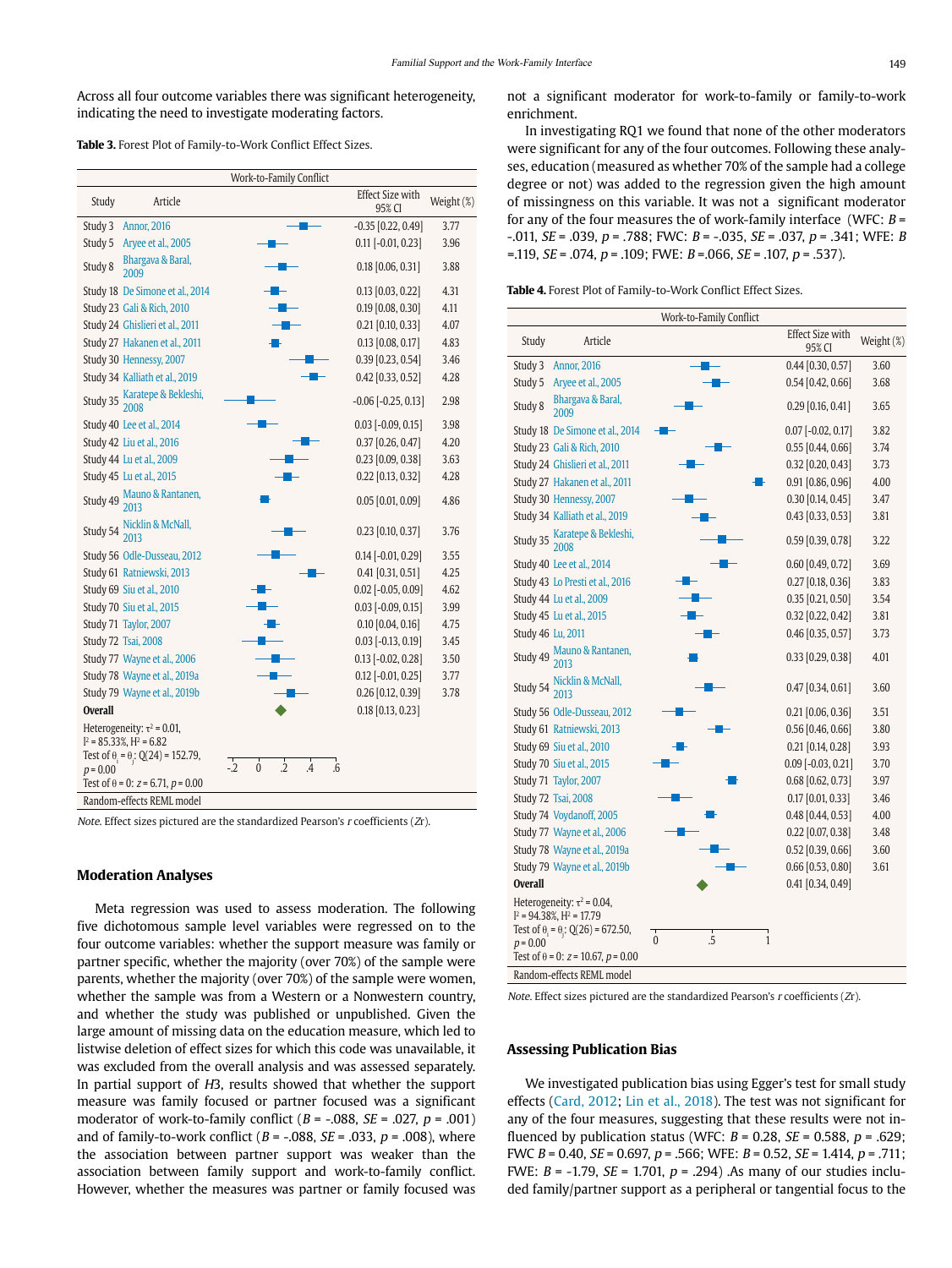#### **Table 5.** Subgroup Analyses Effect Sizes and Heterogeneity

| $I\!\!P$<br>Measure of Work-Life Integration<br>Moderators (when possible)<br>$\cal N$<br>95% CI<br>$\mathbf Q$<br>k<br>Average r<br>$\boldsymbol{p}$<br>$-.099*$<br>298.7<br>5.001<br>75.9<br><b>WFC</b><br><b>Total</b><br>69<br>29310<br>$[-.13, -.07]$<br>Partner Support<br>30<br>14935<br>$-.057*$<br>176.0<br>5.001<br>76.9<br>$[-.09, -.02]$<br><b>Family Support</b><br>14375<br>$-.133*$<br>67.4<br>39<br>$[-.16, -.10]$<br>104.0<br>> 0.001<br>Unpublished<br>16<br>6236<br>$-.102$<br>63.8<br>5.001<br>83.9<br>$[-.17, -.04]$<br>Published<br>53<br>23074<br>$-.099*$<br>231.9<br>5.001<br>72.8<br>$[-.13, -.07]$<br>< 70% Women<br>45<br>19589<br>$-.097*$<br>246.9<br>79.6<br>$[-.13, -.06]$<br>> 0.001<br>> 70% Women<br>7218<br>$-.101*$<br>51.8<br>.001<br>61.2<br>24<br>$[-.14, -.07]$<br>< 70% college<br>23<br>9889<br>$-.094*$<br>.004<br>47.7<br>$[-.13, -.06]$<br>43.5<br>> 70% college<br>21<br>6784<br>$-.097*$<br>93.9<br>5.001<br>78.5<br>$[-.15, -.04]$<br>< 70% parents<br>34<br>16861<br>$-.085*$<br>209.3<br>5.001<br>83.2<br>$[-.13, -.04]$<br>> 70% parents<br>33<br>11587<br>$-.114*$<br>79.7<br>5.001<br>64.4<br>$[-.15, -.08]$<br>17<br>4281<br>$-.115*$<br>38.3<br>.002<br>59.2<br>Nonwestern<br>$[-.16, -.07]$<br>Western<br>51<br>22872<br>$-.094*$<br>259.3<br>78.9<br>> 0.001<br>$[-.13, -.06]$<br><b>Total</b><br>62<br>25756<br>$-.178*$<br>261.7<br>81.4<br><b>FWC</b><br>$[-.21, -.15]$<br>5.001<br>24<br>11580<br>$-.132*$<br>102.5<br>77.0<br>Partner Support<br>$[-.17, -0.09]$<br>> 0.001<br>38<br>14176<br>$-.209*$<br>147.1<br>5.001<br>80.7<br><b>Family Support</b><br>$[-.25, -17]$<br>Unpublished<br>15<br>4806<br>$-.156*$<br>90.3<br>5.001<br>88.7<br>$[-.24, -.07]$<br>Published<br>46<br>20950<br>$-.185*$<br>171.1<br>5.001<br>75.7<br>$[-.22;-.16]$<br>< 70% Women<br>41<br>16973<br>$-.191*$<br>174.1<br>5.001<br>80.3<br>$[-.23, -.16]$<br>21<br>8783<br>$-.152*$<br>87.0<br>81.8<br>> 70% Women<br>$[-.21, -10]$<br>> 0.001<br>< 70% college<br>22<br>9672<br>$-.157*$<br>51.5<br>5.001<br>58.9<br>$[-.19, -.12]$<br>> 70% college<br>20<br>5092<br>$-.184*$<br>63.4<br>> 0.01<br>69.6<br>$[-.24, -.13]$<br>< 70% parents<br>29<br>14051<br>$-.159*$<br>129.0<br>83.9<br>$[-.21, -.11]$<br>> 0.001<br>31<br>10843<br>$-.191*$<br>118.0<br>79.0<br>> 70% parents<br>> 0.001<br>$[-.24, -.15]$<br>15<br>3470<br>$-.188*$<br>46.7<br>71.4<br>Nonwestern<br>$[-.25;-.12]$<br>> 0.001<br>Western<br>46<br>20129<br>$-.174*$<br>214.1<br>> 0.01<br>83.1<br>$[-.21, -.14]$<br><b>WFE</b><br><b>Total</b><br>25<br>11046<br>$.173*$<br>137.6<br>5.001<br>83.6<br>[.12, 22]<br>Partner Support<br>6<br>3261<br>$.147*$<br>35.0<br>>.001<br>84.9<br>[.04, .25]<br>7785<br><b>Family Support</b><br>19<br>$.181*$<br>95.7<br>>.001<br>82.4<br>[.13, .24]<br>$.222*$<br>$\overline{4}$<br>1874<br>33.8<br>91.0<br>Unpublished<br>[.04, .40]<br>> 0.001<br>Published<br>21<br>9172<br>$.163*$<br>101.2<br>>.001<br>80.4<br>[.11, .21]<br>< 70% Women<br>4785<br>$.212*$<br>68.5<br>80.0<br>14<br>[.15, .28]<br>> 0.001<br>> 70% Women<br>6261<br>$.121*$<br>35.7<br>>.001<br>78.1<br>11<br>[.06, .18]<br>5<br>< 70% college<br>2003<br>.079<br>.006<br>72.5<br>$[-.01, .17]$<br>14.5<br>13<br>4544<br>$.214*$<br>57.9<br>78.1<br>> 70% college<br>[.15, .28]<br>> 0.001<br>15<br>7649<br>$.139*$<br>70.5<br>82.0<br>< 70% parents<br>[.08, .20]<br>> 0.001<br>> 70% parents<br>$10$<br>3397<br>$.224*$<br>50.2<br>80.3<br>[.14, .31]<br>> 0.001<br>Nonwestern<br>3585<br>$.187*$<br>70.0<br>>.001<br>84.4<br>11<br>[.10, .27]<br>13<br>7247<br>$.155*$<br>57.8<br>5.001<br>82.9<br>Western<br>[.09, .22]<br>27<br>$.378*$<br>91.5<br>13009<br>[.32, .44]<br>389.6<br>5.001<br><b>FWE</b><br><b>Total</b><br>$\,6$<br>33.2<br>Partner Support<br>4467<br>$.393*$<br>[.29, .49]<br>>.001<br>88.5<br><b>Family Support</b><br>21<br>8547<br>$.374*$<br>[.30, .45]<br>349.9<br>>.001<br>91.2<br>Unpublished<br>$\overline{4}$<br>1874<br>$.400*$<br>32.9<br>>.001<br>92.0<br>[.21, .59]<br>Published<br>23<br>11135<br>$.373*$<br>337.7<br>>.001<br>91.3<br>[.31, .44]<br>< 70% Women<br>16<br>6748<br>$.397*$<br>87.1<br>[.33, .47]<br>125.5<br>> 0.001<br>> 70% Women<br>6261<br>$.349*$<br>264.0<br>>.001<br>94.4<br>11<br>[.23, .46]<br>< 70% college<br>$\overline{7}$<br>3880<br>$.357*$<br>78.9<br>92.9<br>[.23, .48]<br>> 0.001<br>> 70% college<br>4544<br>$.395*$<br>>.001<br>87.3<br>13<br>[.31, .48]<br>154.1<br>< 70% parents<br>17<br>8406<br>$.362*$<br>[.28, .45]<br>322.0<br>>.001<br>92.9<br>> 70% parents<br>10<br>4603<br>$.410*$<br>51.4<br>[.33, .50]<br>> 0.001<br>85.2<br>Nonwestern<br>3534<br>$.357*$<br>55.0<br>81.4<br>11<br>[.28, .44]<br>> 0.001 |  |  | <b>Effect Size</b> |  | Heterogeneity |  |
|-------------------------------------------------------------------------------------------------------------------------------------------------------------------------------------------------------------------------------------------------------------------------------------------------------------------------------------------------------------------------------------------------------------------------------------------------------------------------------------------------------------------------------------------------------------------------------------------------------------------------------------------------------------------------------------------------------------------------------------------------------------------------------------------------------------------------------------------------------------------------------------------------------------------------------------------------------------------------------------------------------------------------------------------------------------------------------------------------------------------------------------------------------------------------------------------------------------------------------------------------------------------------------------------------------------------------------------------------------------------------------------------------------------------------------------------------------------------------------------------------------------------------------------------------------------------------------------------------------------------------------------------------------------------------------------------------------------------------------------------------------------------------------------------------------------------------------------------------------------------------------------------------------------------------------------------------------------------------------------------------------------------------------------------------------------------------------------------------------------------------------------------------------------------------------------------------------------------------------------------------------------------------------------------------------------------------------------------------------------------------------------------------------------------------------------------------------------------------------------------------------------------------------------------------------------------------------------------------------------------------------------------------------------------------------------------------------------------------------------------------------------------------------------------------------------------------------------------------------------------------------------------------------------------------------------------------------------------------------------------------------------------------------------------------------------------------------------------------------------------------------------------------------------------------------------------------------------------------------------------------------------------------------------------------------------------------------------------------------------------------------------------------------------------------------------------------------------------------------------------------------------------------------------------------------------------------------------------------------------------------------------------------------------------------------------------------------------------------------------------------------------------------------------------------------------------------------------------------------------------------------------------------------------------------------------------------------------------------------------------------------------------------------------------------------------------------------------------------------------------------------------------------------------------------------------------------------------------------------------------------------------------------------------------------------------------------------------------------------------------------------------------------------------------------------------------------------------------------------------------------------------------------------------------------------------------------------------------------------------------------------------------------------------------------------------------------------------------------------|--|--|--------------------|--|---------------|--|
|                                                                                                                                                                                                                                                                                                                                                                                                                                                                                                                                                                                                                                                                                                                                                                                                                                                                                                                                                                                                                                                                                                                                                                                                                                                                                                                                                                                                                                                                                                                                                                                                                                                                                                                                                                                                                                                                                                                                                                                                                                                                                                                                                                                                                                                                                                                                                                                                                                                                                                                                                                                                                                                                                                                                                                                                                                                                                                                                                                                                                                                                                                                                                                                                                                                                                                                                                                                                                                                                                                                                                                                                                                                                                                                                                                                                                                                                                                                                                                                                                                                                                                                                                                                                                                                                                                                                                                                                                                                                                                                                                                                                                                                                                                                               |  |  |                    |  |               |  |
|                                                                                                                                                                                                                                                                                                                                                                                                                                                                                                                                                                                                                                                                                                                                                                                                                                                                                                                                                                                                                                                                                                                                                                                                                                                                                                                                                                                                                                                                                                                                                                                                                                                                                                                                                                                                                                                                                                                                                                                                                                                                                                                                                                                                                                                                                                                                                                                                                                                                                                                                                                                                                                                                                                                                                                                                                                                                                                                                                                                                                                                                                                                                                                                                                                                                                                                                                                                                                                                                                                                                                                                                                                                                                                                                                                                                                                                                                                                                                                                                                                                                                                                                                                                                                                                                                                                                                                                                                                                                                                                                                                                                                                                                                                                               |  |  |                    |  |               |  |
|                                                                                                                                                                                                                                                                                                                                                                                                                                                                                                                                                                                                                                                                                                                                                                                                                                                                                                                                                                                                                                                                                                                                                                                                                                                                                                                                                                                                                                                                                                                                                                                                                                                                                                                                                                                                                                                                                                                                                                                                                                                                                                                                                                                                                                                                                                                                                                                                                                                                                                                                                                                                                                                                                                                                                                                                                                                                                                                                                                                                                                                                                                                                                                                                                                                                                                                                                                                                                                                                                                                                                                                                                                                                                                                                                                                                                                                                                                                                                                                                                                                                                                                                                                                                                                                                                                                                                                                                                                                                                                                                                                                                                                                                                                                               |  |  |                    |  |               |  |
|                                                                                                                                                                                                                                                                                                                                                                                                                                                                                                                                                                                                                                                                                                                                                                                                                                                                                                                                                                                                                                                                                                                                                                                                                                                                                                                                                                                                                                                                                                                                                                                                                                                                                                                                                                                                                                                                                                                                                                                                                                                                                                                                                                                                                                                                                                                                                                                                                                                                                                                                                                                                                                                                                                                                                                                                                                                                                                                                                                                                                                                                                                                                                                                                                                                                                                                                                                                                                                                                                                                                                                                                                                                                                                                                                                                                                                                                                                                                                                                                                                                                                                                                                                                                                                                                                                                                                                                                                                                                                                                                                                                                                                                                                                                               |  |  |                    |  |               |  |
|                                                                                                                                                                                                                                                                                                                                                                                                                                                                                                                                                                                                                                                                                                                                                                                                                                                                                                                                                                                                                                                                                                                                                                                                                                                                                                                                                                                                                                                                                                                                                                                                                                                                                                                                                                                                                                                                                                                                                                                                                                                                                                                                                                                                                                                                                                                                                                                                                                                                                                                                                                                                                                                                                                                                                                                                                                                                                                                                                                                                                                                                                                                                                                                                                                                                                                                                                                                                                                                                                                                                                                                                                                                                                                                                                                                                                                                                                                                                                                                                                                                                                                                                                                                                                                                                                                                                                                                                                                                                                                                                                                                                                                                                                                                               |  |  |                    |  |               |  |
|                                                                                                                                                                                                                                                                                                                                                                                                                                                                                                                                                                                                                                                                                                                                                                                                                                                                                                                                                                                                                                                                                                                                                                                                                                                                                                                                                                                                                                                                                                                                                                                                                                                                                                                                                                                                                                                                                                                                                                                                                                                                                                                                                                                                                                                                                                                                                                                                                                                                                                                                                                                                                                                                                                                                                                                                                                                                                                                                                                                                                                                                                                                                                                                                                                                                                                                                                                                                                                                                                                                                                                                                                                                                                                                                                                                                                                                                                                                                                                                                                                                                                                                                                                                                                                                                                                                                                                                                                                                                                                                                                                                                                                                                                                                               |  |  |                    |  |               |  |
|                                                                                                                                                                                                                                                                                                                                                                                                                                                                                                                                                                                                                                                                                                                                                                                                                                                                                                                                                                                                                                                                                                                                                                                                                                                                                                                                                                                                                                                                                                                                                                                                                                                                                                                                                                                                                                                                                                                                                                                                                                                                                                                                                                                                                                                                                                                                                                                                                                                                                                                                                                                                                                                                                                                                                                                                                                                                                                                                                                                                                                                                                                                                                                                                                                                                                                                                                                                                                                                                                                                                                                                                                                                                                                                                                                                                                                                                                                                                                                                                                                                                                                                                                                                                                                                                                                                                                                                                                                                                                                                                                                                                                                                                                                                               |  |  |                    |  |               |  |
|                                                                                                                                                                                                                                                                                                                                                                                                                                                                                                                                                                                                                                                                                                                                                                                                                                                                                                                                                                                                                                                                                                                                                                                                                                                                                                                                                                                                                                                                                                                                                                                                                                                                                                                                                                                                                                                                                                                                                                                                                                                                                                                                                                                                                                                                                                                                                                                                                                                                                                                                                                                                                                                                                                                                                                                                                                                                                                                                                                                                                                                                                                                                                                                                                                                                                                                                                                                                                                                                                                                                                                                                                                                                                                                                                                                                                                                                                                                                                                                                                                                                                                                                                                                                                                                                                                                                                                                                                                                                                                                                                                                                                                                                                                                               |  |  |                    |  |               |  |
|                                                                                                                                                                                                                                                                                                                                                                                                                                                                                                                                                                                                                                                                                                                                                                                                                                                                                                                                                                                                                                                                                                                                                                                                                                                                                                                                                                                                                                                                                                                                                                                                                                                                                                                                                                                                                                                                                                                                                                                                                                                                                                                                                                                                                                                                                                                                                                                                                                                                                                                                                                                                                                                                                                                                                                                                                                                                                                                                                                                                                                                                                                                                                                                                                                                                                                                                                                                                                                                                                                                                                                                                                                                                                                                                                                                                                                                                                                                                                                                                                                                                                                                                                                                                                                                                                                                                                                                                                                                                                                                                                                                                                                                                                                                               |  |  |                    |  |               |  |
|                                                                                                                                                                                                                                                                                                                                                                                                                                                                                                                                                                                                                                                                                                                                                                                                                                                                                                                                                                                                                                                                                                                                                                                                                                                                                                                                                                                                                                                                                                                                                                                                                                                                                                                                                                                                                                                                                                                                                                                                                                                                                                                                                                                                                                                                                                                                                                                                                                                                                                                                                                                                                                                                                                                                                                                                                                                                                                                                                                                                                                                                                                                                                                                                                                                                                                                                                                                                                                                                                                                                                                                                                                                                                                                                                                                                                                                                                                                                                                                                                                                                                                                                                                                                                                                                                                                                                                                                                                                                                                                                                                                                                                                                                                                               |  |  |                    |  |               |  |
|                                                                                                                                                                                                                                                                                                                                                                                                                                                                                                                                                                                                                                                                                                                                                                                                                                                                                                                                                                                                                                                                                                                                                                                                                                                                                                                                                                                                                                                                                                                                                                                                                                                                                                                                                                                                                                                                                                                                                                                                                                                                                                                                                                                                                                                                                                                                                                                                                                                                                                                                                                                                                                                                                                                                                                                                                                                                                                                                                                                                                                                                                                                                                                                                                                                                                                                                                                                                                                                                                                                                                                                                                                                                                                                                                                                                                                                                                                                                                                                                                                                                                                                                                                                                                                                                                                                                                                                                                                                                                                                                                                                                                                                                                                                               |  |  |                    |  |               |  |
|                                                                                                                                                                                                                                                                                                                                                                                                                                                                                                                                                                                                                                                                                                                                                                                                                                                                                                                                                                                                                                                                                                                                                                                                                                                                                                                                                                                                                                                                                                                                                                                                                                                                                                                                                                                                                                                                                                                                                                                                                                                                                                                                                                                                                                                                                                                                                                                                                                                                                                                                                                                                                                                                                                                                                                                                                                                                                                                                                                                                                                                                                                                                                                                                                                                                                                                                                                                                                                                                                                                                                                                                                                                                                                                                                                                                                                                                                                                                                                                                                                                                                                                                                                                                                                                                                                                                                                                                                                                                                                                                                                                                                                                                                                                               |  |  |                    |  |               |  |
|                                                                                                                                                                                                                                                                                                                                                                                                                                                                                                                                                                                                                                                                                                                                                                                                                                                                                                                                                                                                                                                                                                                                                                                                                                                                                                                                                                                                                                                                                                                                                                                                                                                                                                                                                                                                                                                                                                                                                                                                                                                                                                                                                                                                                                                                                                                                                                                                                                                                                                                                                                                                                                                                                                                                                                                                                                                                                                                                                                                                                                                                                                                                                                                                                                                                                                                                                                                                                                                                                                                                                                                                                                                                                                                                                                                                                                                                                                                                                                                                                                                                                                                                                                                                                                                                                                                                                                                                                                                                                                                                                                                                                                                                                                                               |  |  |                    |  |               |  |
|                                                                                                                                                                                                                                                                                                                                                                                                                                                                                                                                                                                                                                                                                                                                                                                                                                                                                                                                                                                                                                                                                                                                                                                                                                                                                                                                                                                                                                                                                                                                                                                                                                                                                                                                                                                                                                                                                                                                                                                                                                                                                                                                                                                                                                                                                                                                                                                                                                                                                                                                                                                                                                                                                                                                                                                                                                                                                                                                                                                                                                                                                                                                                                                                                                                                                                                                                                                                                                                                                                                                                                                                                                                                                                                                                                                                                                                                                                                                                                                                                                                                                                                                                                                                                                                                                                                                                                                                                                                                                                                                                                                                                                                                                                                               |  |  |                    |  |               |  |
|                                                                                                                                                                                                                                                                                                                                                                                                                                                                                                                                                                                                                                                                                                                                                                                                                                                                                                                                                                                                                                                                                                                                                                                                                                                                                                                                                                                                                                                                                                                                                                                                                                                                                                                                                                                                                                                                                                                                                                                                                                                                                                                                                                                                                                                                                                                                                                                                                                                                                                                                                                                                                                                                                                                                                                                                                                                                                                                                                                                                                                                                                                                                                                                                                                                                                                                                                                                                                                                                                                                                                                                                                                                                                                                                                                                                                                                                                                                                                                                                                                                                                                                                                                                                                                                                                                                                                                                                                                                                                                                                                                                                                                                                                                                               |  |  |                    |  |               |  |
|                                                                                                                                                                                                                                                                                                                                                                                                                                                                                                                                                                                                                                                                                                                                                                                                                                                                                                                                                                                                                                                                                                                                                                                                                                                                                                                                                                                                                                                                                                                                                                                                                                                                                                                                                                                                                                                                                                                                                                                                                                                                                                                                                                                                                                                                                                                                                                                                                                                                                                                                                                                                                                                                                                                                                                                                                                                                                                                                                                                                                                                                                                                                                                                                                                                                                                                                                                                                                                                                                                                                                                                                                                                                                                                                                                                                                                                                                                                                                                                                                                                                                                                                                                                                                                                                                                                                                                                                                                                                                                                                                                                                                                                                                                                               |  |  |                    |  |               |  |
|                                                                                                                                                                                                                                                                                                                                                                                                                                                                                                                                                                                                                                                                                                                                                                                                                                                                                                                                                                                                                                                                                                                                                                                                                                                                                                                                                                                                                                                                                                                                                                                                                                                                                                                                                                                                                                                                                                                                                                                                                                                                                                                                                                                                                                                                                                                                                                                                                                                                                                                                                                                                                                                                                                                                                                                                                                                                                                                                                                                                                                                                                                                                                                                                                                                                                                                                                                                                                                                                                                                                                                                                                                                                                                                                                                                                                                                                                                                                                                                                                                                                                                                                                                                                                                                                                                                                                                                                                                                                                                                                                                                                                                                                                                                               |  |  |                    |  |               |  |
|                                                                                                                                                                                                                                                                                                                                                                                                                                                                                                                                                                                                                                                                                                                                                                                                                                                                                                                                                                                                                                                                                                                                                                                                                                                                                                                                                                                                                                                                                                                                                                                                                                                                                                                                                                                                                                                                                                                                                                                                                                                                                                                                                                                                                                                                                                                                                                                                                                                                                                                                                                                                                                                                                                                                                                                                                                                                                                                                                                                                                                                                                                                                                                                                                                                                                                                                                                                                                                                                                                                                                                                                                                                                                                                                                                                                                                                                                                                                                                                                                                                                                                                                                                                                                                                                                                                                                                                                                                                                                                                                                                                                                                                                                                                               |  |  |                    |  |               |  |
|                                                                                                                                                                                                                                                                                                                                                                                                                                                                                                                                                                                                                                                                                                                                                                                                                                                                                                                                                                                                                                                                                                                                                                                                                                                                                                                                                                                                                                                                                                                                                                                                                                                                                                                                                                                                                                                                                                                                                                                                                                                                                                                                                                                                                                                                                                                                                                                                                                                                                                                                                                                                                                                                                                                                                                                                                                                                                                                                                                                                                                                                                                                                                                                                                                                                                                                                                                                                                                                                                                                                                                                                                                                                                                                                                                                                                                                                                                                                                                                                                                                                                                                                                                                                                                                                                                                                                                                                                                                                                                                                                                                                                                                                                                                               |  |  |                    |  |               |  |
|                                                                                                                                                                                                                                                                                                                                                                                                                                                                                                                                                                                                                                                                                                                                                                                                                                                                                                                                                                                                                                                                                                                                                                                                                                                                                                                                                                                                                                                                                                                                                                                                                                                                                                                                                                                                                                                                                                                                                                                                                                                                                                                                                                                                                                                                                                                                                                                                                                                                                                                                                                                                                                                                                                                                                                                                                                                                                                                                                                                                                                                                                                                                                                                                                                                                                                                                                                                                                                                                                                                                                                                                                                                                                                                                                                                                                                                                                                                                                                                                                                                                                                                                                                                                                                                                                                                                                                                                                                                                                                                                                                                                                                                                                                                               |  |  |                    |  |               |  |
|                                                                                                                                                                                                                                                                                                                                                                                                                                                                                                                                                                                                                                                                                                                                                                                                                                                                                                                                                                                                                                                                                                                                                                                                                                                                                                                                                                                                                                                                                                                                                                                                                                                                                                                                                                                                                                                                                                                                                                                                                                                                                                                                                                                                                                                                                                                                                                                                                                                                                                                                                                                                                                                                                                                                                                                                                                                                                                                                                                                                                                                                                                                                                                                                                                                                                                                                                                                                                                                                                                                                                                                                                                                                                                                                                                                                                                                                                                                                                                                                                                                                                                                                                                                                                                                                                                                                                                                                                                                                                                                                                                                                                                                                                                                               |  |  |                    |  |               |  |
|                                                                                                                                                                                                                                                                                                                                                                                                                                                                                                                                                                                                                                                                                                                                                                                                                                                                                                                                                                                                                                                                                                                                                                                                                                                                                                                                                                                                                                                                                                                                                                                                                                                                                                                                                                                                                                                                                                                                                                                                                                                                                                                                                                                                                                                                                                                                                                                                                                                                                                                                                                                                                                                                                                                                                                                                                                                                                                                                                                                                                                                                                                                                                                                                                                                                                                                                                                                                                                                                                                                                                                                                                                                                                                                                                                                                                                                                                                                                                                                                                                                                                                                                                                                                                                                                                                                                                                                                                                                                                                                                                                                                                                                                                                                               |  |  |                    |  |               |  |
|                                                                                                                                                                                                                                                                                                                                                                                                                                                                                                                                                                                                                                                                                                                                                                                                                                                                                                                                                                                                                                                                                                                                                                                                                                                                                                                                                                                                                                                                                                                                                                                                                                                                                                                                                                                                                                                                                                                                                                                                                                                                                                                                                                                                                                                                                                                                                                                                                                                                                                                                                                                                                                                                                                                                                                                                                                                                                                                                                                                                                                                                                                                                                                                                                                                                                                                                                                                                                                                                                                                                                                                                                                                                                                                                                                                                                                                                                                                                                                                                                                                                                                                                                                                                                                                                                                                                                                                                                                                                                                                                                                                                                                                                                                                               |  |  |                    |  |               |  |
|                                                                                                                                                                                                                                                                                                                                                                                                                                                                                                                                                                                                                                                                                                                                                                                                                                                                                                                                                                                                                                                                                                                                                                                                                                                                                                                                                                                                                                                                                                                                                                                                                                                                                                                                                                                                                                                                                                                                                                                                                                                                                                                                                                                                                                                                                                                                                                                                                                                                                                                                                                                                                                                                                                                                                                                                                                                                                                                                                                                                                                                                                                                                                                                                                                                                                                                                                                                                                                                                                                                                                                                                                                                                                                                                                                                                                                                                                                                                                                                                                                                                                                                                                                                                                                                                                                                                                                                                                                                                                                                                                                                                                                                                                                                               |  |  |                    |  |               |  |
|                                                                                                                                                                                                                                                                                                                                                                                                                                                                                                                                                                                                                                                                                                                                                                                                                                                                                                                                                                                                                                                                                                                                                                                                                                                                                                                                                                                                                                                                                                                                                                                                                                                                                                                                                                                                                                                                                                                                                                                                                                                                                                                                                                                                                                                                                                                                                                                                                                                                                                                                                                                                                                                                                                                                                                                                                                                                                                                                                                                                                                                                                                                                                                                                                                                                                                                                                                                                                                                                                                                                                                                                                                                                                                                                                                                                                                                                                                                                                                                                                                                                                                                                                                                                                                                                                                                                                                                                                                                                                                                                                                                                                                                                                                                               |  |  |                    |  |               |  |
|                                                                                                                                                                                                                                                                                                                                                                                                                                                                                                                                                                                                                                                                                                                                                                                                                                                                                                                                                                                                                                                                                                                                                                                                                                                                                                                                                                                                                                                                                                                                                                                                                                                                                                                                                                                                                                                                                                                                                                                                                                                                                                                                                                                                                                                                                                                                                                                                                                                                                                                                                                                                                                                                                                                                                                                                                                                                                                                                                                                                                                                                                                                                                                                                                                                                                                                                                                                                                                                                                                                                                                                                                                                                                                                                                                                                                                                                                                                                                                                                                                                                                                                                                                                                                                                                                                                                                                                                                                                                                                                                                                                                                                                                                                                               |  |  |                    |  |               |  |
|                                                                                                                                                                                                                                                                                                                                                                                                                                                                                                                                                                                                                                                                                                                                                                                                                                                                                                                                                                                                                                                                                                                                                                                                                                                                                                                                                                                                                                                                                                                                                                                                                                                                                                                                                                                                                                                                                                                                                                                                                                                                                                                                                                                                                                                                                                                                                                                                                                                                                                                                                                                                                                                                                                                                                                                                                                                                                                                                                                                                                                                                                                                                                                                                                                                                                                                                                                                                                                                                                                                                                                                                                                                                                                                                                                                                                                                                                                                                                                                                                                                                                                                                                                                                                                                                                                                                                                                                                                                                                                                                                                                                                                                                                                                               |  |  |                    |  |               |  |
|                                                                                                                                                                                                                                                                                                                                                                                                                                                                                                                                                                                                                                                                                                                                                                                                                                                                                                                                                                                                                                                                                                                                                                                                                                                                                                                                                                                                                                                                                                                                                                                                                                                                                                                                                                                                                                                                                                                                                                                                                                                                                                                                                                                                                                                                                                                                                                                                                                                                                                                                                                                                                                                                                                                                                                                                                                                                                                                                                                                                                                                                                                                                                                                                                                                                                                                                                                                                                                                                                                                                                                                                                                                                                                                                                                                                                                                                                                                                                                                                                                                                                                                                                                                                                                                                                                                                                                                                                                                                                                                                                                                                                                                                                                                               |  |  |                    |  |               |  |
|                                                                                                                                                                                                                                                                                                                                                                                                                                                                                                                                                                                                                                                                                                                                                                                                                                                                                                                                                                                                                                                                                                                                                                                                                                                                                                                                                                                                                                                                                                                                                                                                                                                                                                                                                                                                                                                                                                                                                                                                                                                                                                                                                                                                                                                                                                                                                                                                                                                                                                                                                                                                                                                                                                                                                                                                                                                                                                                                                                                                                                                                                                                                                                                                                                                                                                                                                                                                                                                                                                                                                                                                                                                                                                                                                                                                                                                                                                                                                                                                                                                                                                                                                                                                                                                                                                                                                                                                                                                                                                                                                                                                                                                                                                                               |  |  |                    |  |               |  |
|                                                                                                                                                                                                                                                                                                                                                                                                                                                                                                                                                                                                                                                                                                                                                                                                                                                                                                                                                                                                                                                                                                                                                                                                                                                                                                                                                                                                                                                                                                                                                                                                                                                                                                                                                                                                                                                                                                                                                                                                                                                                                                                                                                                                                                                                                                                                                                                                                                                                                                                                                                                                                                                                                                                                                                                                                                                                                                                                                                                                                                                                                                                                                                                                                                                                                                                                                                                                                                                                                                                                                                                                                                                                                                                                                                                                                                                                                                                                                                                                                                                                                                                                                                                                                                                                                                                                                                                                                                                                                                                                                                                                                                                                                                                               |  |  |                    |  |               |  |
|                                                                                                                                                                                                                                                                                                                                                                                                                                                                                                                                                                                                                                                                                                                                                                                                                                                                                                                                                                                                                                                                                                                                                                                                                                                                                                                                                                                                                                                                                                                                                                                                                                                                                                                                                                                                                                                                                                                                                                                                                                                                                                                                                                                                                                                                                                                                                                                                                                                                                                                                                                                                                                                                                                                                                                                                                                                                                                                                                                                                                                                                                                                                                                                                                                                                                                                                                                                                                                                                                                                                                                                                                                                                                                                                                                                                                                                                                                                                                                                                                                                                                                                                                                                                                                                                                                                                                                                                                                                                                                                                                                                                                                                                                                                               |  |  |                    |  |               |  |
|                                                                                                                                                                                                                                                                                                                                                                                                                                                                                                                                                                                                                                                                                                                                                                                                                                                                                                                                                                                                                                                                                                                                                                                                                                                                                                                                                                                                                                                                                                                                                                                                                                                                                                                                                                                                                                                                                                                                                                                                                                                                                                                                                                                                                                                                                                                                                                                                                                                                                                                                                                                                                                                                                                                                                                                                                                                                                                                                                                                                                                                                                                                                                                                                                                                                                                                                                                                                                                                                                                                                                                                                                                                                                                                                                                                                                                                                                                                                                                                                                                                                                                                                                                                                                                                                                                                                                                                                                                                                                                                                                                                                                                                                                                                               |  |  |                    |  |               |  |
|                                                                                                                                                                                                                                                                                                                                                                                                                                                                                                                                                                                                                                                                                                                                                                                                                                                                                                                                                                                                                                                                                                                                                                                                                                                                                                                                                                                                                                                                                                                                                                                                                                                                                                                                                                                                                                                                                                                                                                                                                                                                                                                                                                                                                                                                                                                                                                                                                                                                                                                                                                                                                                                                                                                                                                                                                                                                                                                                                                                                                                                                                                                                                                                                                                                                                                                                                                                                                                                                                                                                                                                                                                                                                                                                                                                                                                                                                                                                                                                                                                                                                                                                                                                                                                                                                                                                                                                                                                                                                                                                                                                                                                                                                                                               |  |  |                    |  |               |  |
|                                                                                                                                                                                                                                                                                                                                                                                                                                                                                                                                                                                                                                                                                                                                                                                                                                                                                                                                                                                                                                                                                                                                                                                                                                                                                                                                                                                                                                                                                                                                                                                                                                                                                                                                                                                                                                                                                                                                                                                                                                                                                                                                                                                                                                                                                                                                                                                                                                                                                                                                                                                                                                                                                                                                                                                                                                                                                                                                                                                                                                                                                                                                                                                                                                                                                                                                                                                                                                                                                                                                                                                                                                                                                                                                                                                                                                                                                                                                                                                                                                                                                                                                                                                                                                                                                                                                                                                                                                                                                                                                                                                                                                                                                                                               |  |  |                    |  |               |  |
|                                                                                                                                                                                                                                                                                                                                                                                                                                                                                                                                                                                                                                                                                                                                                                                                                                                                                                                                                                                                                                                                                                                                                                                                                                                                                                                                                                                                                                                                                                                                                                                                                                                                                                                                                                                                                                                                                                                                                                                                                                                                                                                                                                                                                                                                                                                                                                                                                                                                                                                                                                                                                                                                                                                                                                                                                                                                                                                                                                                                                                                                                                                                                                                                                                                                                                                                                                                                                                                                                                                                                                                                                                                                                                                                                                                                                                                                                                                                                                                                                                                                                                                                                                                                                                                                                                                                                                                                                                                                                                                                                                                                                                                                                                                               |  |  |                    |  |               |  |
|                                                                                                                                                                                                                                                                                                                                                                                                                                                                                                                                                                                                                                                                                                                                                                                                                                                                                                                                                                                                                                                                                                                                                                                                                                                                                                                                                                                                                                                                                                                                                                                                                                                                                                                                                                                                                                                                                                                                                                                                                                                                                                                                                                                                                                                                                                                                                                                                                                                                                                                                                                                                                                                                                                                                                                                                                                                                                                                                                                                                                                                                                                                                                                                                                                                                                                                                                                                                                                                                                                                                                                                                                                                                                                                                                                                                                                                                                                                                                                                                                                                                                                                                                                                                                                                                                                                                                                                                                                                                                                                                                                                                                                                                                                                               |  |  |                    |  |               |  |
|                                                                                                                                                                                                                                                                                                                                                                                                                                                                                                                                                                                                                                                                                                                                                                                                                                                                                                                                                                                                                                                                                                                                                                                                                                                                                                                                                                                                                                                                                                                                                                                                                                                                                                                                                                                                                                                                                                                                                                                                                                                                                                                                                                                                                                                                                                                                                                                                                                                                                                                                                                                                                                                                                                                                                                                                                                                                                                                                                                                                                                                                                                                                                                                                                                                                                                                                                                                                                                                                                                                                                                                                                                                                                                                                                                                                                                                                                                                                                                                                                                                                                                                                                                                                                                                                                                                                                                                                                                                                                                                                                                                                                                                                                                                               |  |  |                    |  |               |  |
|                                                                                                                                                                                                                                                                                                                                                                                                                                                                                                                                                                                                                                                                                                                                                                                                                                                                                                                                                                                                                                                                                                                                                                                                                                                                                                                                                                                                                                                                                                                                                                                                                                                                                                                                                                                                                                                                                                                                                                                                                                                                                                                                                                                                                                                                                                                                                                                                                                                                                                                                                                                                                                                                                                                                                                                                                                                                                                                                                                                                                                                                                                                                                                                                                                                                                                                                                                                                                                                                                                                                                                                                                                                                                                                                                                                                                                                                                                                                                                                                                                                                                                                                                                                                                                                                                                                                                                                                                                                                                                                                                                                                                                                                                                                               |  |  |                    |  |               |  |
|                                                                                                                                                                                                                                                                                                                                                                                                                                                                                                                                                                                                                                                                                                                                                                                                                                                                                                                                                                                                                                                                                                                                                                                                                                                                                                                                                                                                                                                                                                                                                                                                                                                                                                                                                                                                                                                                                                                                                                                                                                                                                                                                                                                                                                                                                                                                                                                                                                                                                                                                                                                                                                                                                                                                                                                                                                                                                                                                                                                                                                                                                                                                                                                                                                                                                                                                                                                                                                                                                                                                                                                                                                                                                                                                                                                                                                                                                                                                                                                                                                                                                                                                                                                                                                                                                                                                                                                                                                                                                                                                                                                                                                                                                                                               |  |  |                    |  |               |  |
|                                                                                                                                                                                                                                                                                                                                                                                                                                                                                                                                                                                                                                                                                                                                                                                                                                                                                                                                                                                                                                                                                                                                                                                                                                                                                                                                                                                                                                                                                                                                                                                                                                                                                                                                                                                                                                                                                                                                                                                                                                                                                                                                                                                                                                                                                                                                                                                                                                                                                                                                                                                                                                                                                                                                                                                                                                                                                                                                                                                                                                                                                                                                                                                                                                                                                                                                                                                                                                                                                                                                                                                                                                                                                                                                                                                                                                                                                                                                                                                                                                                                                                                                                                                                                                                                                                                                                                                                                                                                                                                                                                                                                                                                                                                               |  |  |                    |  |               |  |
|                                                                                                                                                                                                                                                                                                                                                                                                                                                                                                                                                                                                                                                                                                                                                                                                                                                                                                                                                                                                                                                                                                                                                                                                                                                                                                                                                                                                                                                                                                                                                                                                                                                                                                                                                                                                                                                                                                                                                                                                                                                                                                                                                                                                                                                                                                                                                                                                                                                                                                                                                                                                                                                                                                                                                                                                                                                                                                                                                                                                                                                                                                                                                                                                                                                                                                                                                                                                                                                                                                                                                                                                                                                                                                                                                                                                                                                                                                                                                                                                                                                                                                                                                                                                                                                                                                                                                                                                                                                                                                                                                                                                                                                                                                                               |  |  |                    |  |               |  |
|                                                                                                                                                                                                                                                                                                                                                                                                                                                                                                                                                                                                                                                                                                                                                                                                                                                                                                                                                                                                                                                                                                                                                                                                                                                                                                                                                                                                                                                                                                                                                                                                                                                                                                                                                                                                                                                                                                                                                                                                                                                                                                                                                                                                                                                                                                                                                                                                                                                                                                                                                                                                                                                                                                                                                                                                                                                                                                                                                                                                                                                                                                                                                                                                                                                                                                                                                                                                                                                                                                                                                                                                                                                                                                                                                                                                                                                                                                                                                                                                                                                                                                                                                                                                                                                                                                                                                                                                                                                                                                                                                                                                                                                                                                                               |  |  |                    |  |               |  |
|                                                                                                                                                                                                                                                                                                                                                                                                                                                                                                                                                                                                                                                                                                                                                                                                                                                                                                                                                                                                                                                                                                                                                                                                                                                                                                                                                                                                                                                                                                                                                                                                                                                                                                                                                                                                                                                                                                                                                                                                                                                                                                                                                                                                                                                                                                                                                                                                                                                                                                                                                                                                                                                                                                                                                                                                                                                                                                                                                                                                                                                                                                                                                                                                                                                                                                                                                                                                                                                                                                                                                                                                                                                                                                                                                                                                                                                                                                                                                                                                                                                                                                                                                                                                                                                                                                                                                                                                                                                                                                                                                                                                                                                                                                                               |  |  |                    |  |               |  |
|                                                                                                                                                                                                                                                                                                                                                                                                                                                                                                                                                                                                                                                                                                                                                                                                                                                                                                                                                                                                                                                                                                                                                                                                                                                                                                                                                                                                                                                                                                                                                                                                                                                                                                                                                                                                                                                                                                                                                                                                                                                                                                                                                                                                                                                                                                                                                                                                                                                                                                                                                                                                                                                                                                                                                                                                                                                                                                                                                                                                                                                                                                                                                                                                                                                                                                                                                                                                                                                                                                                                                                                                                                                                                                                                                                                                                                                                                                                                                                                                                                                                                                                                                                                                                                                                                                                                                                                                                                                                                                                                                                                                                                                                                                                               |  |  |                    |  |               |  |
|                                                                                                                                                                                                                                                                                                                                                                                                                                                                                                                                                                                                                                                                                                                                                                                                                                                                                                                                                                                                                                                                                                                                                                                                                                                                                                                                                                                                                                                                                                                                                                                                                                                                                                                                                                                                                                                                                                                                                                                                                                                                                                                                                                                                                                                                                                                                                                                                                                                                                                                                                                                                                                                                                                                                                                                                                                                                                                                                                                                                                                                                                                                                                                                                                                                                                                                                                                                                                                                                                                                                                                                                                                                                                                                                                                                                                                                                                                                                                                                                                                                                                                                                                                                                                                                                                                                                                                                                                                                                                                                                                                                                                                                                                                                               |  |  |                    |  |               |  |
|                                                                                                                                                                                                                                                                                                                                                                                                                                                                                                                                                                                                                                                                                                                                                                                                                                                                                                                                                                                                                                                                                                                                                                                                                                                                                                                                                                                                                                                                                                                                                                                                                                                                                                                                                                                                                                                                                                                                                                                                                                                                                                                                                                                                                                                                                                                                                                                                                                                                                                                                                                                                                                                                                                                                                                                                                                                                                                                                                                                                                                                                                                                                                                                                                                                                                                                                                                                                                                                                                                                                                                                                                                                                                                                                                                                                                                                                                                                                                                                                                                                                                                                                                                                                                                                                                                                                                                                                                                                                                                                                                                                                                                                                                                                               |  |  |                    |  |               |  |
|                                                                                                                                                                                                                                                                                                                                                                                                                                                                                                                                                                                                                                                                                                                                                                                                                                                                                                                                                                                                                                                                                                                                                                                                                                                                                                                                                                                                                                                                                                                                                                                                                                                                                                                                                                                                                                                                                                                                                                                                                                                                                                                                                                                                                                                                                                                                                                                                                                                                                                                                                                                                                                                                                                                                                                                                                                                                                                                                                                                                                                                                                                                                                                                                                                                                                                                                                                                                                                                                                                                                                                                                                                                                                                                                                                                                                                                                                                                                                                                                                                                                                                                                                                                                                                                                                                                                                                                                                                                                                                                                                                                                                                                                                                                               |  |  |                    |  |               |  |
|                                                                                                                                                                                                                                                                                                                                                                                                                                                                                                                                                                                                                                                                                                                                                                                                                                                                                                                                                                                                                                                                                                                                                                                                                                                                                                                                                                                                                                                                                                                                                                                                                                                                                                                                                                                                                                                                                                                                                                                                                                                                                                                                                                                                                                                                                                                                                                                                                                                                                                                                                                                                                                                                                                                                                                                                                                                                                                                                                                                                                                                                                                                                                                                                                                                                                                                                                                                                                                                                                                                                                                                                                                                                                                                                                                                                                                                                                                                                                                                                                                                                                                                                                                                                                                                                                                                                                                                                                                                                                                                                                                                                                                                                                                                               |  |  |                    |  |               |  |
|                                                                                                                                                                                                                                                                                                                                                                                                                                                                                                                                                                                                                                                                                                                                                                                                                                                                                                                                                                                                                                                                                                                                                                                                                                                                                                                                                                                                                                                                                                                                                                                                                                                                                                                                                                                                                                                                                                                                                                                                                                                                                                                                                                                                                                                                                                                                                                                                                                                                                                                                                                                                                                                                                                                                                                                                                                                                                                                                                                                                                                                                                                                                                                                                                                                                                                                                                                                                                                                                                                                                                                                                                                                                                                                                                                                                                                                                                                                                                                                                                                                                                                                                                                                                                                                                                                                                                                                                                                                                                                                                                                                                                                                                                                                               |  |  |                    |  |               |  |
|                                                                                                                                                                                                                                                                                                                                                                                                                                                                                                                                                                                                                                                                                                                                                                                                                                                                                                                                                                                                                                                                                                                                                                                                                                                                                                                                                                                                                                                                                                                                                                                                                                                                                                                                                                                                                                                                                                                                                                                                                                                                                                                                                                                                                                                                                                                                                                                                                                                                                                                                                                                                                                                                                                                                                                                                                                                                                                                                                                                                                                                                                                                                                                                                                                                                                                                                                                                                                                                                                                                                                                                                                                                                                                                                                                                                                                                                                                                                                                                                                                                                                                                                                                                                                                                                                                                                                                                                                                                                                                                                                                                                                                                                                                                               |  |  |                    |  |               |  |
|                                                                                                                                                                                                                                                                                                                                                                                                                                                                                                                                                                                                                                                                                                                                                                                                                                                                                                                                                                                                                                                                                                                                                                                                                                                                                                                                                                                                                                                                                                                                                                                                                                                                                                                                                                                                                                                                                                                                                                                                                                                                                                                                                                                                                                                                                                                                                                                                                                                                                                                                                                                                                                                                                                                                                                                                                                                                                                                                                                                                                                                                                                                                                                                                                                                                                                                                                                                                                                                                                                                                                                                                                                                                                                                                                                                                                                                                                                                                                                                                                                                                                                                                                                                                                                                                                                                                                                                                                                                                                                                                                                                                                                                                                                                               |  |  |                    |  |               |  |
| Western<br>15<br>9261<br>.386*<br>300.9<br>5.001<br>94.8<br>[.29, .48]                                                                                                                                                                                                                                                                                                                                                                                                                                                                                                                                                                                                                                                                                                                                                                                                                                                                                                                                                                                                                                                                                                                                                                                                                                                                                                                                                                                                                                                                                                                                                                                                                                                                                                                                                                                                                                                                                                                                                                                                                                                                                                                                                                                                                                                                                                                                                                                                                                                                                                                                                                                                                                                                                                                                                                                                                                                                                                                                                                                                                                                                                                                                                                                                                                                                                                                                                                                                                                                                                                                                                                                                                                                                                                                                                                                                                                                                                                                                                                                                                                                                                                                                                                                                                                                                                                                                                                                                                                                                                                                                                                                                                                                        |  |  |                    |  |               |  |

Note. \*Signifies that the effect size is significantly different from zero. WFC = work-to-family conflict; FWC = family-to-work conflict; WFE = work-to-family enrichment; FWE = family-to-work enrichment.

primary focus of the study, we further assessed publication bias by coding whether the title explicitly referenced support and then used meta regression to see if this moderated the effect sizes. Referencing support in the title was a significant moderator for work-to-family enrichment ( $B = .169$ ,  $SE = .053$ ,  $p = .001$ ), with larger effect sizes coming from studies that mentioned support. However, as there were only four studies that referenced support in the title for this outcome variable and other tests of publication bias were not significant, we are cautious in interpreting this, but acknowledge that it may suggest that publication bias is influencing the results. Across the other three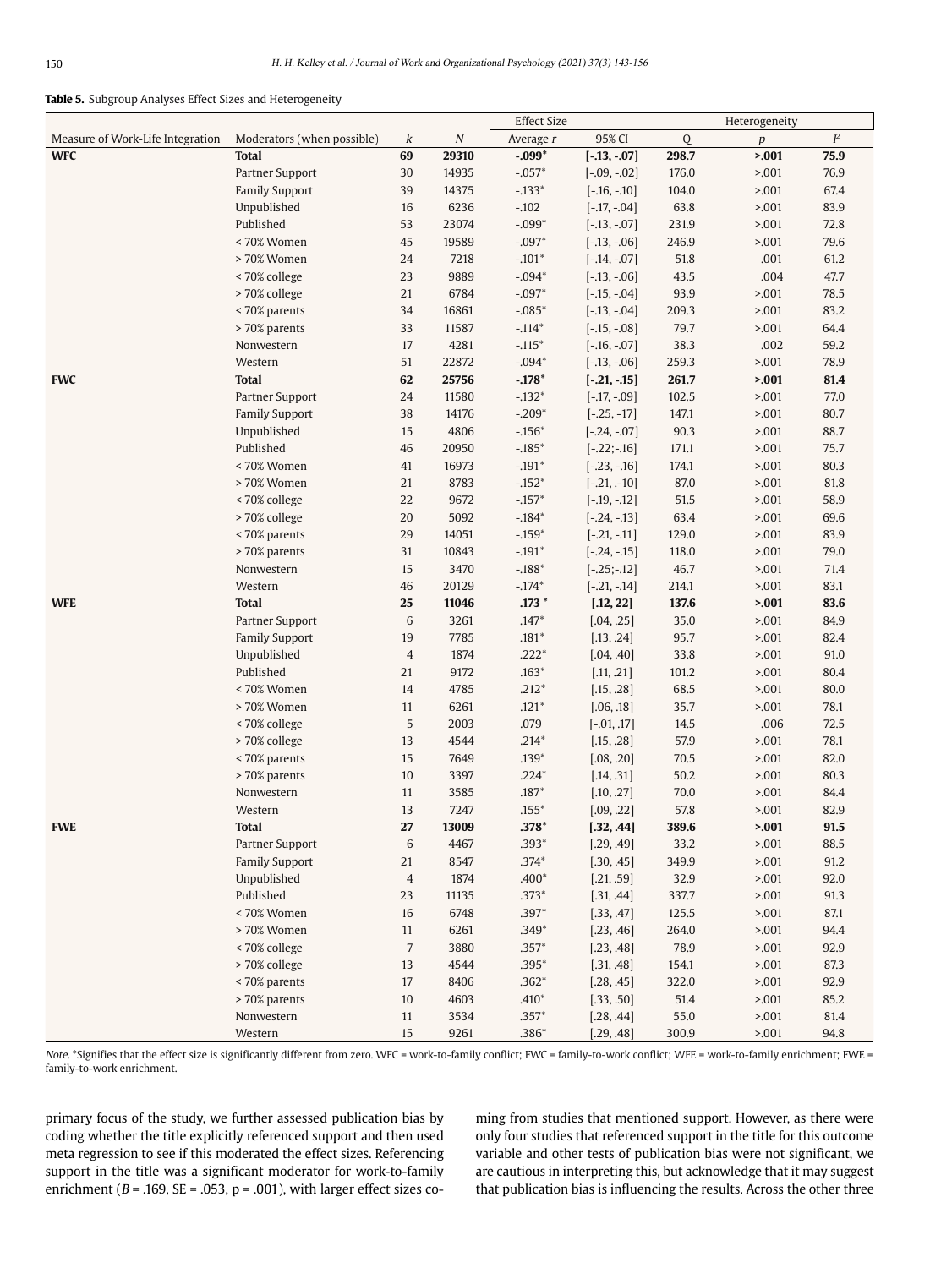outcome variables, referencing support in the title of the article was not a significant moderator (WFC:  $B = .002$ ,  $SE = .026$ ,  $p = .929$ ; FWC: B  $= .048$ ,  $SE = .031$ ,  $p = .120$ ; FWE:  $B = -.001$ ,  $SE = .078$ ,  $p = .988$ ).

#### **Discussion**

In this meta-analysis, we examined the effects of perceived partner support and perceived family support on work-to-family conflict, family-to-work conflict, work-to-family enrichment, and family-towork enrichment. To calculate these effects, we utilized 183 effect sizes from 78 articles (82 unique samples), with reports from a total of 36,226 participants. Although most of the studies we utilized focused on conflict (69 studies included WFC measures and 62 included FWC measures), we were still able to find a fair number of studies focusing on enrichment, the majority of which were published in the last ten years (25 studies included WFE measures and 27 included FWE measures). This seems to align with a general trend in the work-andfamily field: many researchers are shifting their focus to also include the positive aspects of the work-family interface (e.g., work-to-family enrichment and family-to-work enrichment; Frone, 2003; McNall et al., 2010; Parasuraman & Greenhaus, 2002). Relatedly, while we interpret these findings together, it is important to note most of the work-family enrichment and work-family conflict effect sizes came from different studies; indeed, only 15 of the studies that met our inclusion criteria included effect sizes between perceived support and all four of the work-family outcome measures. Several noteworthy findings emerged from our analysis.

First, overall familial support (collapsing partner and family support together) was negatively associated with both work-to-family conflict and family-to-work conflict, and positively with both workto-family enrichment and family-to-work enrichment. Together, the 82 studies show that perceived support from family benefits employees at home and at work, while lack of perceived support from family harms employees' home life and work life. It is also noteworthy that the effect of support on work-to-family processes (i.e., small negative effect on work-to-family conflict, medium-small positive effect on work-to-family enrichment) appears to be smaller than the effect of support on family-to-work processes (i.e., medium-small negative effect on family-to-work conflict, medium positive effect on family-to-work enrichment). Thus, it is possible that support is more impactful for employees' success at work than their success at home. This is consistent with Lapierre et al.'s (2018) findings which showed that family factors typically had stronger associations with family-towork enrichment than with work-to-family enrichment.

Parsing out differences between measures of perceived partner support and perceived family support, we found that the effect size for partner support was significantly smaller than the effect size for family support work-to-family conflict and family-to-work conflict. Indeed, looking at the subgroup analyses, the effect of "partner" support on work-to-family conflict was nonsignificant (see Table 5). On the other hand, "family" support remained a significant predictor of all four outcomes. Thus, the 82 studies show that while "family" support affects both conflict and enrichment processes, "partner" support may be less important in conflict processes. This finding is in contrast to French et al.'s (2018) meta-analysis, even after incorporating many of the same studies they included, showing the value of continued meta-analyses that utilize diverse search techniques. We note, however, that for participants with a partner, family support would "include" partner support but would more fully capture support from the "entire" family system. Further, we highlight the importance of partner support in enrichment processes, in which there were no significant differences between family and partner support measures and enrichment outcomes, suggesting that while this is a smaller support system, the partner subsystem appears to be particularly salient in fostering work-family enrichment processes.

Finally, in testing other factors as moderators of the associations between support and the four outcomes, overall, we found no significant differences. This was surprising. The lack of significant moderating variables (whether the majority of the sample were parents, whether the majority of the sample were women, whether the sample was from a Western or a Nonwestern country, and whether the study was published or unpublished and whether the sample was highly educated) suggest that the effects of perceived familial support are fairly consistent across groups. However, future research should explore other potential moderators of these associations.

#### **Implications**

Practitioners (e.g., psychologists, marriage and family therapists, social workers, etc.) and workplace policy makers can apply these findings to help employees succeed in both their home life and work life. To reduce work-family conflict, practitioners and policy makers should focus on "family" support for the best results. To increase work-family enrichment processes, focusing on improving either general family support or focusing on partner support specifically will likely produce similar results. Additionally, perceived familial (family and partner) support seems to be especially impactful for improving work outcomes. Given that support was found to predict higher family-to-work enrichment and lower family-to-work conflict, a major takeaway of this study is that employers should pay heed to employees' support network. Employers may want to invest in strategies and policies that not only increase employees' work dedication but also that get the employees' partners and families on board. Employees' home lives can spill over into work life either positively (i.e., family-to-work enrichment) or negatively (i.e., family-to-work conflict). Thus, employers may also consider investing in policies which promote a healthy, successful home life (e.g., parental leave, paid time off, flexible hours, option to work from home, etc.).

The results suggest that as practitioners help employed clients find success at home and at work, increasing clients' perceived family and partner support would be beneficial in reducing negative spillover and optimizing positive spillover. Practitioners can 1) help clients identify and better utilize existing support, 2) help clients increase the support they receive, and 3) help clients change their perceptions of the support they receive. This third point may be especially impactful and achievable, as one of the primary goals of many therapists is to help clients recognize their thought patterns and behavior patterns and how those are interrelated (e.g., in cognitive behavioral therapy). Perceptions can help shape our reality, and as such, perceptions can be just as important as reality in shaping outcomes (LeBaron et al., 2017; LeBaron et al., 2020). By helping clients develop positive perceptions of their support network (e.g., that they can turn to family members for support, that their partner or other family members are on their side and rooting for their success, that their family will give them the support they need, etc.), practitioners may help decrease clients' work-to-family conflict and family-to-work conflict and increase clients' work-to-family enrichment and family-to-work enrichment.

#### **Strengths, Limitations, and Future Directions**

We recognize the random-effects modeling as a strength of this study which allows us to extend the findings of this study to articles beyond those include in this review. Further, our investigation of work-to-family conflict, family-to-work conflict, work-to-family enrichment, and family-to-work enrichment in the same study is an important strength of this article. Despite these strengths, there are also several important limitations. First, we note that despite the various moderating factors we investigated, there was still significant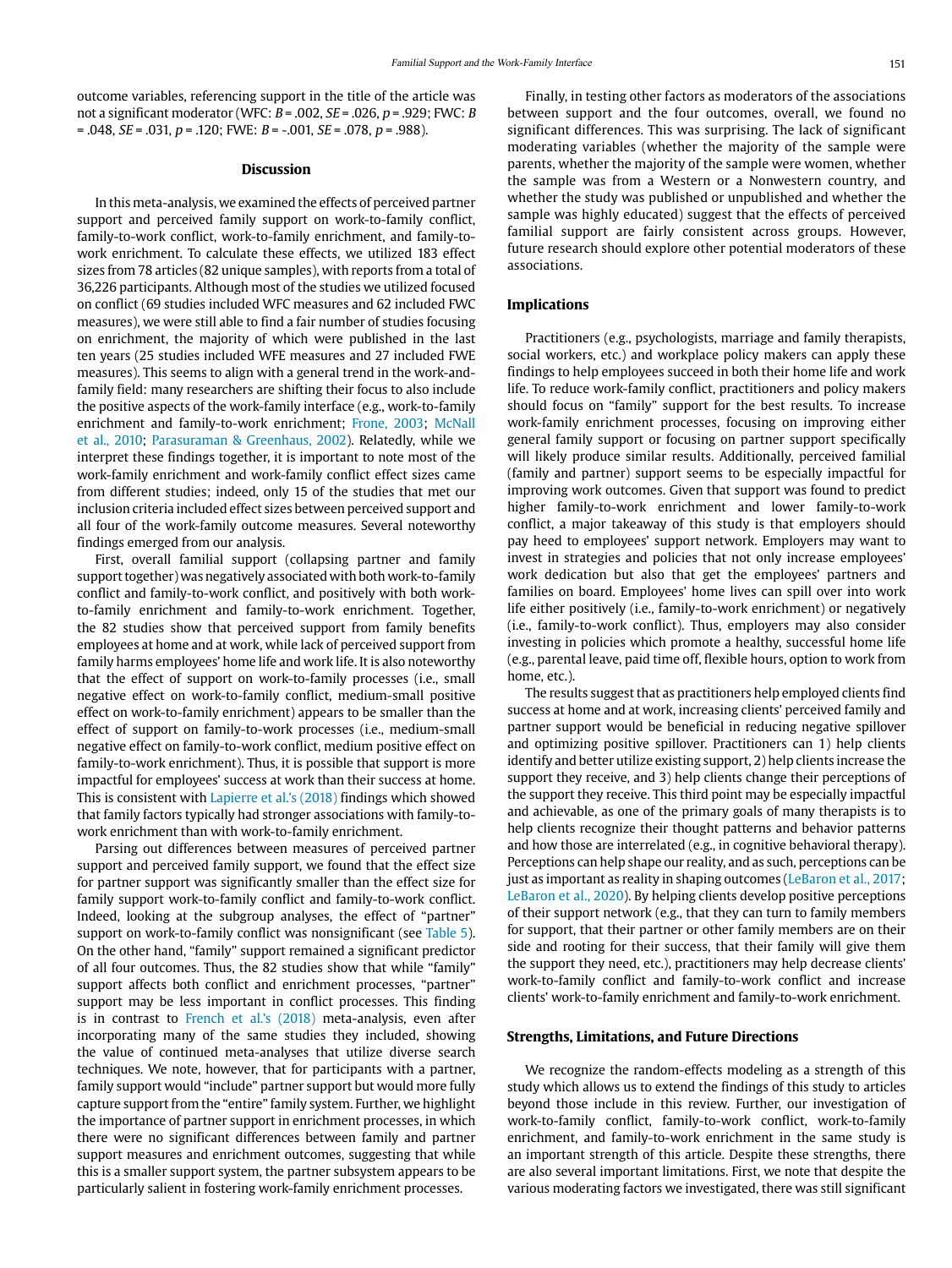heterogeneity across the four outcome variables, suggesting that there are additional moderating factors that we were not able to account for. Future research should continue to investigate additional factors that may moderate the associations between family and partner support and work-family outcomes.

The measures of support we looked at were the individuals' "perceptions" of the support they receive. More research is needed that also looks at more objective measures of support, including obtaining information on how family members believe they give support to each other. Only two of the 78 articles we reviewed included data from more than one family member. Future research should strive to include multiple perspectives and to integrate these perspectives in multi-group actor partner interdependence models to better understand the associations between family and partner support and work-family outcomes. Finally, as the large majority of the studies we reviewed did not separate instrumental support from emotional support, we chose to combine these measures of instrumental and emotional support when they were reported separately. Thus, while it was beyond the scope of the present study to analyze these measures of support separately, future research should work to meta-analytically understand differences between emotional and instrumental support and the work-family interface.

#### **Conclusion**

This study makes a valuable contribution to the contemporary milieu of research on the work-family interface. Using meta-analytic techniques, this study examined 183 effect sizes from 82 unique samples to understand associations between partner and family support and the four most salient measures of the work-family interface. Of special note, results showed that overall family support appeared to be more important in protecting against conflict between work and family than partner support while there were no significant differences between partner and family support for work and family enrichment processes. Of the four outcomes, family and partner support appeared to be particularly important in increasing familyto-work enrichment. This study suggests that focusing in on how to garner greater partner and familial support for individuals in their paid work is key to reducing work-family conflict and increasing workfamily enrichment. Focusing on this may better enable individuals, families, communities, and nations provide for and nurture their members in harmony in order to survive and thrive.

#### **Conflict of Interest**

The authors of this article declare no conflict of interest.

#### **Notes**

1Consistent with backwards searching techniques and best practices in meta-analyses, we reviewed and integrated the articles identified in this previous analysis which had not be identified through our search techniques into our own analysis.

2We also note that our search techniques produced additional articles that were not included in their analysis, including both articles that were published before their data collection and several articles that were published after their data collection. Their search techniques also produced several articles that were not found in our initial database searches but were added to this analysis as part of our backwards search (see Figure 1).

3Keywords were: "Work-family conflict" OR "Family-work conflict" OR "Work to family conflict" OR "family to work conflict" OR "work-family interference" OR "family-work interference" OR "Work-family resources" OR "Work flexibility fit" OR "Work-family

fit" OR "Work-family interface" OR "Family-to-work enhancement" OR "Work-to-family enhancement" OR "Work-family enhancement" OR "Work-family balance" OR "Work-family support" OR "Workhome resources mode" OR "Family-to-work enrichment" OR "Workto-family enrichment" OR "Work-family enrichment" OR "Positive family-to-work spillover" OR "Positive work-to-family spillover" OR "Positive work-family spillover" OR "Positive work-life spillover" OR "Work-family harmony" OR "Work-life harmony" OR "Family-towork facilitation" OR "Work-to-family facilitation" OR "Work-family facilitation" OR "Work-life integration" OR "Work-family integration" OR "Work-life facilitation" AND "partner support" OR "family support" OR "familial support" OR "spousal support".

4All reported CIs are the 95% Confidence Intervals.

#### **References**

- References marked with \* refer to those included in the integrative review. \*Adams G. A., King L. A., & King D. W. (1996). Relationships of job and family involvement, family social support, and work-family conflict with job and life satisfaction. Journal of Applied Psychology, 81(4), 411 -420. <https://doi.org/10.1037/0021-9010.81.4.411>
- Adisa, T. A. (2021). Work-life Interface: Non-western perspectives. Springer Nature.
- Adkins, C. L., & Premeaux, S. F. (2012). Spending time: The impact of hours worked on work -family conflict. Journal of Vocational Behavior, 80(2), 380-389. <https://doi.org/10.1016/j.jvb.2011.09.003>
- Allen, T. D., French, K. A., Dumani, S., & Shockley, K. M. (2015). Metaanalysis of work-family conflict mean differences: Does national context matter? Journal of Vocational Behavior, 90, 90-100. [https://](https://doi.org/10.1016/j.jvb.2015.07.006) [doi.org/10.1016/j.jvb.2015.07.006](https://doi.org/10.1016/j.jvb.2015.07.006)
- Allen, T. D., Johnson, R. C., Saboe, K. N., Cho, E., Dumani, S., & Evans, S. (2012). Dispositional variables and work-family conflict: A metaanalysis. Journal of Vocational Behavior, 80(1), 17-26. [https://doi.](https://doi.org/10.1016/j.jvb.2011.04.004) [org/10.1016/j.jvb.2011.04.004](https://doi.org/10.1016/j.jvb.2011.04.004)
- \*Annor, F. (2016). Work-family enrichment among Ghanaian employees: The mediating role between social support and subjective well-being. Applied Research in Quality of Life, 11(4), 1155-1171. [https://doi.](https://doi.org/10.1007/s11482-015-9427-6) [org/10.1007/s11482-015-9427-6](https://doi.org/10.1007/s11482-015-9427-6)
- \*Aryee, S. (1992). Antecedents and outcomes of work-family conflict among married professional women: Evidence from Singapore. Human Relations, 45(8), 813-837. <https://doi.org/10.1177/001872679204500804>
- \*Aryee, S., Luk, V., Leung, A., & Lo, S. (1999). Role stressors, interrole conflict, and well-being: The moderating influence of spousal support and coping behaviors among employed parents in Hong Kong. Journal of Vocational Behavior, 54(2), 259-278. [https://doi.org/10.1006/](https://doi.org/10.1006/jvbe.1998.1667) ivbe.1998.1667
- \*Aryee, S., Srinivas, E. S., & Tan, H. H. (2005). Rhythms of life: Antecedents and outcomes of work-family balance in employed parents. Journal of Applied Psychology, 90(1), 132-146. [https://doi.org/10.1037/0021-](https://psycnet.apa.org/doi/10.1037/0021-9010.90.1.132) [9010.90.1.132](https://psycnet.apa.org/doi/10.1037/0021-9010.90.1.132)
- \*Aycan, Z., & Eskin, M. (2005). Relative contributions of childcare, spousal support, and organizational support in reducing work–family conflict for men and women: The case of Turkey. Sex Roles, 53(7), 453-471. <https://doi.org/10.1007/s11199-005-7134-8>
- Baral, R., & Bhargava, S. (2011). Examining the moderating influence of gender on the relationships between work-family antecedents and work-family enrichment. Gender in Management: An International Journal, 26(2), 122-147.<https://doi.org/10.1108/17542411111116545>
- Beehr, T. A. (1985). 'The role of social support in coping with organizational stress'. In Beehr, T. A. & Bhagat, R. S. (Eds.), Human stress and cognition in organizations: An integrated perspective, pp. 375-398. Wiley.
- \*Bhargava, S., & Baral, R. (2009). Antecedents and consequences of workfamily enrichment among Indian managers. Psychological Studies, 54(3), 213. <https://doi.org/10.1007/s12646-009-0028-z>
- \*Blanch, A., & Anton, A. (2009). Work, family and personality: A study of work-family conflict. Personality and Individual Differences, 46(4), 520-524. <https://doi.org/10.1016/j.paid.2008.12.004>
- \*Blanch, A., & Anton, A. (2012). Social support (family and supervisor), work-family conflict, and burnout: Sex differences. Human Relations, 65(7), 811-833. <https://doi.org/10.1177%2F0018726712440471>
- \*Blount, S. A. (2009). Negative spillover and mental health: An exploration of the moderating effects of sociodemographic factors, family characteristics, socioeconomic resources, and work characteristics (Doctoral dissertation). University of Akron.
- Broderick, C. B. (1993). Understanding family process: Basics of family systems theory. Sage. \*Boyar, S. L., Huang, X., & Xu, N. (2014). The moderating impact of family role
- configurations. Employee Responsibilities and Rights Journal, 26(2), 115- 133.<https://doi.org/10.1007/s10672-013-9235-9>
- \*Boyce, A. M. (2005). An investigation of the role of religious support in reducing work-family conflict (Doctoral dissertation). Wayne State University.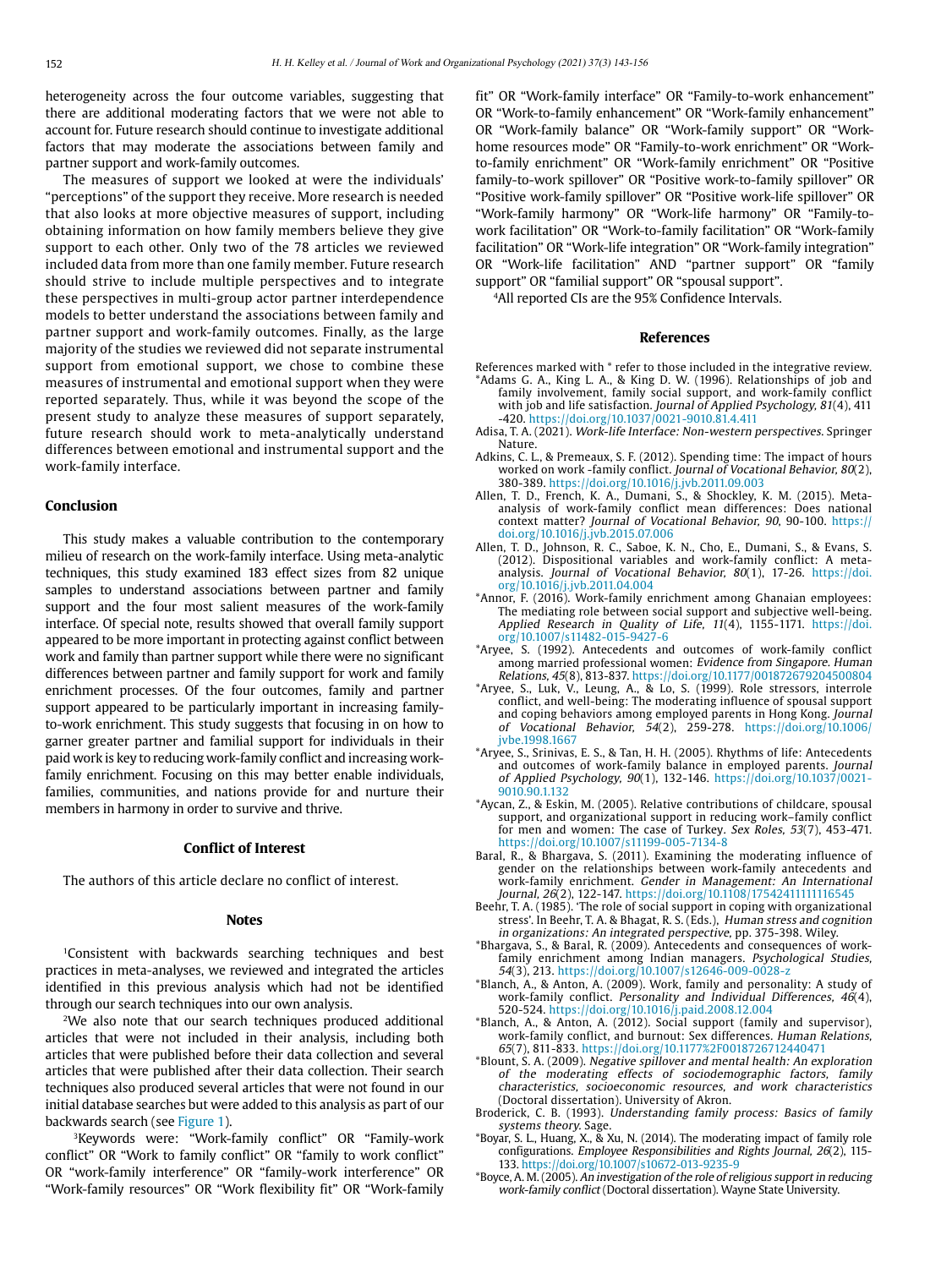- \*Burley, K. A. (1995). Family variables as mediators of the relationship between work-family conflict and marital adjustment among dualcareer men and women. The Journal of Social Psychology,  $135(\overline{4})$ , 483-497. <https://doi.org/10.1080/00224545.1995.9712217>
- Byron, K. (2005). A meta-analytic review of work–family conflict and its antecedents. Journal of Vocational Behavior, 67(2), 169-198. [https://](https://doi.org/10.1016/j.jvb.2004.08.009) [doi.org/10.1016/j.jvb.2004.08.009](https://doi.org/10.1016/j.jvb.2004.08.009)
- Caplan, R. D., Cobb, S., French, J. R. P., Harrison, R. V., & Pinneau, S. R., Jr. (1980). Job demands and worker health. Ann Arbor Institute for Social Research.
- Card, N. A. (2012). Applied meta-analysis for social science research. Guilford Publications.
- Carlson, D. S., Kacmar, K. M., Wayne, J. H., & Grzywacz, J. G. (2006). Measuring the positive side of the work–family interface: Development and validation of a work-family enrichment scale. Journal of Vocational Behavior, 68(1), 131-164. <https://doi.org/10.1016/j.jvb.2005.02.002>
- Carlson, D. S., Kacmar, K. M., & Williams, L. J. (2000). Construction and initial validation of a multidimensional measure of work-family conflict. Journal of Vocational Behavior, 56(2), 249-276. [https://doi.](https://doi.org/10.1006/jvbe.1999.1713) [org/10.1006/jvbe.1999.1713](https://doi.org/10.1006/jvbe.1999.1713)
- Carroll, S. J., Hill, E. J., Yorgason, J. B., Larson, J. H., & Sandberg, J. G. (2013). Couple communication as a mediator between work-family conflict and marital satisfaction. Contemporary Family Therapy, 35(3), 530- 545. <https://doi.org/10.1007/s10591-013-9237-7>
- Casper, W. J., Marquardt, D. J., Roberto, K. J., & Buss, C. (2016). The hidden family lives of single adults without dependent children. The Oxford handbook of work and family (pp. 182-195).
- \*Charles, C. M. (2018). Work-family conflict: Does romance matter? (Doctoral dissertation). Walden University.
- Chen, L., Zhang, L., & Lin, Y. C. (2012, September). A meta-analysis of work-family conflict and work-related outcomes: A cross-national comparison. In 2012 International Conference on Management Science & Engineering 19th Annual Conference Proceedings (pp. 1147-1154). IEEE. <https://doi.org/10.1109/ICMSE.2012.6414320>
- \*Cinamon, R. G., & Rich, Y. (2002). Profiles of attribution of importance to life roles and their implications for the work-family conflict. Journal of Counseling Psychology, 49(2), 212.<https://doi.org/10.1037/0022-0167.49.2.212>
- \*Cohen, A., Granot-Shilovsky, L., & Yishai, Y. (2007). The relationship between personal, role, and organizational variables and promotion to managerial positions in the Israeli educational system. Personnel Review, 36(1), 6-22.<https://doi.org/10.1108/00483480710716696>
- Cohen, J. (1969). Statistical power analysis for the behavioral sciences. Academic Press.
- Cox, M. J., & Paley, B. (1997). Families as systems. Annual Review of Psychology, 48(1), 243-267.<https://doi.org/10.1146/annurev.psych.48.1.243>
- De Simone, S., Agus, M., Lasio, D., & Serri, F. (2018). Development and validation of a measure of work-family interface. Journal of Work and Organizational Psychology, 34(3), 169-179. [https://doi.org/10.5093/](https://doi.org/10.5093/jwop2018a19) [jwop2018a19](https://doi.org/10.5093/jwop2018a19)
- \*De Simone, S., Lampis, J., Lasio, D., Serri, F., Cicotto, G., & Putzu, D. (2014). Influences of work-family interface on job and life satisfaction. Applied Research in Quality of Life, 9(4), 831-861. [https://doi.org/10.1007/](https://doi.org/10.1007/s11482-013-9272-4) [s11482-013-9272-4](https://doi.org/10.1007/s11482-013-9272-4)
- Dilworth, J. E. L. (2004). Predictors of negative spillover from family to work. Journal of Family Issues, 25(2), 241-261. [https://doi.](https://doi.org/10.1177/0192513X03257406) [org/10.1177/0192513X03257406](https://doi.org/10.1177/0192513X03257406)
- \*DiRenzo, M. S., Greenhaus, J. H., & Weer, C. H. (2011). Job level, demands, and resources as antecedents of work-family conflict. Journal of Vocational Behavior, 78(2), 305-314. <https://doi.org/10.1016/j.jvb.2010.10.002>
- \*Drummond, S., O'Driscoll, M. P., Brough, P., Kalliath, T., Siu, O. L., Timms, C., Riley, D., Sit, C., & Lo, D. (2017). The relationship of social support with well-being outcomes via work-family conflict: Moderating effects of gender, dependants and nationality. Human Relations, 70(5), 544-565. <https://doi.org/10.1177%2F0018726716662696>
- French, K. A., Dumani, S., Allen, T. D., & Shockley, K. M. (2018). A metaanalysis of work-family conflict and social support. Psychological Bulletin, 144(3), 284-314. https://psycnet.apa.org/doi/10.1037/ Bulletin, 144(3), 284-314. [https://psycnet.apa.org/doi/10.1037/](https://psycnet.apa.org/doi/10.1037/bul0000120) [bul0000120](https://psycnet.apa.org/doi/10.1037/bul0000120)
- Frone, M. R. (2003). Work-family balance. In J. C. Quick & L. E. Tetrick (Eds), Handbook of Occupational Health Psychology. American Psychological Association.
- \*Fu, C. K., & Shaffer, M. A. (2001). The tug of work and family: Direct and indirect domain-specific determinants of work-family conflict. Personnel Review 30(5), 502-522. [https://doi.org/10.1108/](https://doi.org/10.1108/EUM0000000005936) [EUM0000000005936](https://doi.org/10.1108/EUM0000000005936)
- \*Gaitley, N. J. (1996). The influence of social support and locus of control on the well-being of men and women in the work-family domain. (Doctoral dissertation, Drexel University).
- \*Gali, & Rich, Y. (2010). Work family relations: Antecedents and outcomes. Journal of Career Assessment, 18(1), 59-70. [https://doi.](https://doi.org/10.1177%2F1069072709340661) [org/10.1177%2F1069072709340661](https://doi.org/10.1177%2F1069072709340661)
- \*Ghislieri, C., Martini, M., Gatti, P., & Colombo, L. (2011). The "bright side" of the work-family interface: A brief work-family enrichment scale in a sample of health professionals. TPM–Testing, Psychometrics, Methodology in Applied Psychology, 18(4), 211-230. [https://www.](https://www.tpmap.org/wp-content/uploads/2014/11/18.4.2.pdf) [tpmap.org/wp-content/uploads/2014/11/18.4.2.pdf](https://www.tpmap.org/wp-content/uploads/2014/11/18.4.2.pdf)
- Greenhaus, J. H., & Beutell, N. J. (1985). Sources of conflict between work and family roles. Academy of Management Review, 10(1), 76-88. <https://doi.org/10.5465/amr.1985.4277352>
- Greenhaus, J. H., & Powell, G. N. (2006). When work and family are allies: A theory of work-family enrichment. Academy of Management Review, 31(1), 72-92.<https://doi.org/10.5465/amr.2006.19379625>
- \*Greenhaus, J. H., Ziegert, J. C., & Allen, T. D. (2012). When family-supportive supervision matters: Relations between multiple sources of support and work–family balance. Journal of Vocational Behavior, 80(2), 266- 275. <https://doi.org/10.1016/j.jvb.2011.10.008>
- \*Griggs, T. L., Casper, W. J., & Eby, L. T. (2013). Work, family and community support as predictors of work-family conflict: A study of low-income workers. Journal of Vocational Behavior, 82(1), 59-68. [https://doi.](https://doi.org/10.1016/j.jvb.2012.11.006) [org/10.1016/j.jvb.2012.11.006](https://doi.org/10.1016/j.jvb.2012.11.006)
- \*Hakanen, J. J., Peeters, M. C., & Perhoniemi, R. (2011). Enrichment processes and gain spirals at work and at home: A 3-year cross-lagged panel study. Journal of Occupational and Organizational Psychology, 84(1), 8-30. <https://doi.org/10.1111/j.2044-8325.2010.02014.x>
- \*Halbesleben, J. R., Wheeler, A. R., & Rossi, A. M. (2012). The costs and benefits of working with one's spouse: A two-sample examination of spousal support, work–family conflict, and emotional exhaustion in work-linked relationships. Journal of Organizational Behavior, 33(5), 597-615.<https://doi.org/10.1002/job.771>
- Hassan, Z., Dollard, M. F., & Winefield, A. H. (2010). Work-family conflict in East vs. Western countries. Cross Cultural Management: An International Journal, 17(1), 30-49. <https://doi.org/10.1108/13527601011016899>
- Hennessy, K. D. (2007). Work-family balance: An exploration of conflict and enrichment for women in a traditional occupation. Doctoral dissertation, University of Maryland.
- Hill, E. J. (2005). Work-family facilitation and conflict, working fathers and mothers, work-family stressors and support. Journal of Family Issues, 26(6), 793-819.<https://doi.org/10.1177/0192513X05277542>
- Hill, E. J., & Carroll, S. J. (2014). Work-life harmony. In A. C. Michalos (Ed.), Encyclopedia of quality of life and well-being research (pp. 7237- 7238). Springer.
- Hill, E. J., & Holmes, E. (2018). Families and Workplaces. In. B. H. Fiese, M. Celano, K. Deater-Deckard, E. N. Jouriles, & M. A. Whisman (Eds.), APA handbook of contemporary family psychology., Volume 2: Applications and broad impact of family psychology (pp. 379-395). American Psychological Association. <http://doi.org/10.1037/0000100-024>
- \*Houle, L., Chiocchio, F., Favreau, O. E., & Villeneuve, M. (2012). Role conflict and self-efficacy among employed parents: Examining complex statistical interactions. Gender, Work & Organization, 19(6), 592-614. <https://doi.org/10.1111/j.1468-0432.2011.00562.x>
- \*Huffman, A. H. (2004). An examination of the perceived direction of workfamily conflict. Doctoral dissertation, Texas A&M University.
- Judge, T. A., Ilies, R., & Scott, B. A. (2006). Work-family conflict and emotions: Effects at work and at home. Personnel Psychology, 59(4), 779-814. <https://doi.org/10.1111/j.1744-6570.2006.00054.x>
- \*Kalliath, P., Kalliath, T., Chan, X. W., & Chan, C. (2019). Linking work-family enrichment to job satisfaction through job well-being and family support: A moderated mediation analysis of social workers across India. The British Journal of Social Work, 49(1), 234-255. [https://doi.](https://doi.org/10.1093/bjsw/bcy022) [org/10.1093/bjsw/bcy022](https://doi.org/10.1093/bjsw/bcy022)
- \*Karatepe, O. M., & Bekteshi, L. (2008). Antecedents and outcomes of work– family facilitation and family–work facilitation among frontline hotel employees. International Journal of Hospitality Management, 27(4), 517-528. <https://doi.org/10.1016/j.ijhm.2007.09.004>
- \*Kim, S. Y., Velez, B., Daheim, J., & Lei, N. (2019). Validation of the work family conflict scale for sexual minority employees. Journal of Career Assessment, 27(4), 594-609. <https://doi.org/10.1177%2F1069072718788329>
- King, L. A., Mattimore, L. K., King, D. W., & Adams, G. A. (1995). Family support inventory for workers: A new measure of perceived social support from family members. Journal of Organizational Behavior, 16(3), 235-258. <https://doi.org/10.1002/job.4030160306>
- \*Kirrane, M., & Buckley, F. (2004). The influence of support relationships on workfamily conflict: differentiating emotional from instrumental support. Equal Opportunities International. <https://doi.org/10.1108/02610150410787800>
- Kossek, E. E., Pichler, S., Bodner, T., & Hammer, L. B. (2011). Workplace social support and work-family conflict: A meta-analysis clarifying the influence of general and work-family-specific supervisor and organizational support. Personnel Psychology, 64(2), 289-313. [https://](https://doi.org/10.1111/j.1744-6570.2011.01211.x) [doi.org/10.1111/j.1744-6570.2011.01211.x](https://doi.org/10.1111/j.1744-6570.2011.01211.x)
- \*Lapierre, L. M., & Allen, T. D. (2006). Work-supportive family, familysupportive supervision, use of organizational benefits, and problemfocused coping: Implications for work-family conflict and employee well-being. Journal of Occupational Health Psychology, 11(2), 169-181. <https://psycnet.apa.org/doi/10.1037/1076-8998.11.2.169>
- Lapierre, L. M., Li, Y., Kwan, H. K., Greenhaus, J. H., DiRenzo, M. S., & Shao, P. (2018). A meta-analysis of the antecedents of work-family enrichment. Journal of Organizational Behavior, 39(4), 385-401. [https://doi.](https://doi.org/10.1002/job.2234) [org/10.1002/job.2234](https://doi.org/10.1002/job.2234)
- LeBaron, A. B., Allsop, D. B., Hill, E., Willoughby, B. J., & Britt-Lutter, S. L. (2017). Marriage and materialism: Actor and partner effects between materialism, importance of marriage, and marital satisfaction. Journal of Financial Therapy, 8(2), 2. <https://doi.org/10.4148/1944-9771.1145>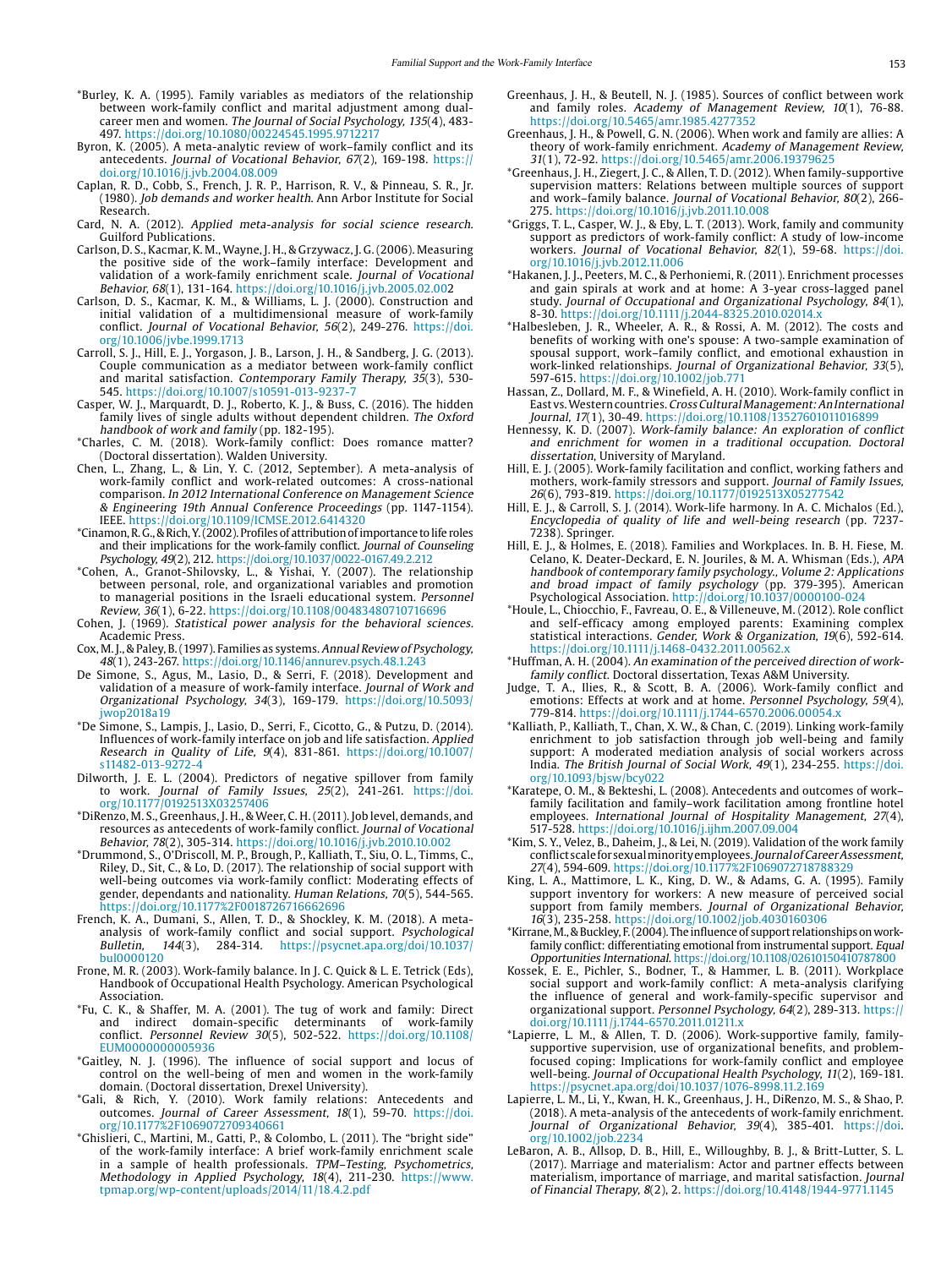- LeBaron, A. B., Curran, M. A., Li, X., Dew, J. P., Sharp, T. K., & Barnett, M. A. (2020). Financial stressors as catalysts for relational growth: Bonadaptation among lower-income, unmarried couples. Journal of Family and Economic Issues, 41(3), 424-441. [https://doi.org/10.1007/](https://doi.org/10.1007/s10834-020-09666-z) [s10834-020-09666-z](https://doi.org/10.1007/s10834-020-09666-z)
- \*Lee, S., Kim, S. L., Park, E. K., & Yun, S. (2013). Social support, work-family conflict, and emotional exhaustion in South Korea. Psychological Reports, 113(2), 619-634. <https://doi.org/10.2466%2F21.14.PR0.113x23z3>
- \*Lee, N., Zvonkovic, A. M., & Crawford, D. W. (2014). The impact of workfamily conflict and facilitation on women's perceptions of role balance. Journal of Family Issues, 35(9), 1252-1274. [https://doi.](https://doi.org/10.1177%2F0192513X13481332) [org/10.1177%2F0192513X13481332](https://doi.org/10.1177%2F0192513X13481332)
- \*Lim, S., & Lee, A. (2011). Work and nonwork outcomes of workplace incivility: Does family support help? Journal of Occupational Health Psychology, 16(1), 95. <https://doi.org/10.1037/a0021726>
- Lin, L., Chu, H., Murad, M. H., Hong, C., Qu, Z., Cole, S. R., & Chen, Y. (2018). Empirical comparison of publication bias tests in meta-analysis. Journal of General Internal Medicine, 33(8), 1260-1267. [https://doi.org/10.1007/](https://doi.org/10.1007/s11606-018-4425-7) [s11606-018-4425-7](https://doi.org/10.1007/s11606-018-4425-7)
- \*Liu, H., Ngo, H. Y., & Cheung, F. M. (2016). Work–family enrichment and marital satisfaction among Chinese couples: A crossover-spillover perspective. International Journal of Stress Management, 23(2), 209-231. [https://doi.](https://doi.org/10.1037/a0039753) [org/10.1037/a0039753](https://doi.org/10.1037/a0039753)
- \*Lo Presti, A. L., D'Aloisio, F., & Pluviano, S. (2016). With a little help from my family: A mixed-method study on the outcomes of family support and workload. Europe's Journal of Psychology, 12(4), 584. [https://doi.](https://doi.org/10.5964%2Fejop.v12i4.1159) [org/10.5964%2Fejop.v12i4.1159](https://doi.org/10.5964%2Fejop.v12i4.1159)
- \*Lu, J. F., Siu, O. L., Spector, P. E., & Shi, K. (2009). Antecedents and outcomes of a fourfold taxonomy of work-family balance in Chinese employed parents. Journal of Occupational Health Psychology, 14(2), 182-192. [https://doi.](https://doi.org/10.1037/a0014115) [org/10.1037/a0014115](https://doi.org/10.1037/a0014115)
- $*$ Lu, L. (2011). A Chinese longitudinal study on work/family enrichment.<br>Career Development International, 16(4), 385-400. https://doi. Career Development International, [org/10.1108/13620431111158797](https://doi.org/10.1108/13620431111158797)
- \*Lu, L., Chang, T. T., Kao, S. F., & Cooper, C. L. (2015). Testing an integrated model of the work-family interface in Chinese employees: A longitudinal study. Asian Journal of Social Psychology, 18(1), 12-21. [https://doi.org/10.1111/](https://doi.org/10.1111/ajsp.12081) [ajsp.12081](https://doi.org/10.1111/ajsp.12081)
- Lunau, T., Bambra, C., Eikemo, T. A., van Der Wel, K. A., & Dragano, N. (2014). A balancing act? Work-life balance, health and well-being in European welfare states. The European Journal of Public Health, 24(3), 422-427. <https://doi.org/10.1093/eurpub/cku010>
- \*Matsui, T., Ohsawa, T., & Onglatco, M. L. (1995). Work-family conflict and the stress-buffering effects of husband support and coping behavior among Japanese married working women. Journal of Vocational Behavior, 47(2), 178-192.<https://doi.org/10.1006/jvbe.1995.1034>
- \*Matthews, R. A., Bulger, C. A., & Barnes-Farrell, J. L. (2010). Work social supports, role stressors, and work–family conflict: The moderating effect of age. Journal of Vocational Behavior, 76(1), 78-90. [https://doi.org/10.1016/](https://doi.org/10.1016/jjvb.2009.06.011) [jjvb.2009.06.011](https://doi.org/10.1016/jjvb.2009.06.011)
- \*Mauno, S., & Rantanen, M. (2013). Contextual and dispositional coping resources as predictors of work–family conflict and enrichment: Which of these resources or their combinations are the most beneficial? Journal of Family and Economic Issues, 34(1), 87-104. [https://doi.org/10.1007/](https://doi.org/10.1007/s10834-012-9306-3) [s10834-012-9306-3](https://doi.org/10.1007/s10834-012-9306-3)
- McNall, L. A., Nicklin, J. M., & Masuda, A. D. (2010). A meta-analytic review of the consequences associated with work-family enrichment. Journal of Business and Psychology, 25(3), 381-396. [https://doi.org/10.1007/s10869-009-9141-](https://doi.org/10.1007/s10869-009-9141-1) [1](https://doi.org/10.1007/s10869-009-9141-1)
- Miller, M. M., & Bermúdez, J. M. (2004). Intersecting gender and social exchange theory in family therapy. Journal of Feminist Family Therapy, 16(2), 25-42. [https://doi.org/10.1300/J086v16n02\\_02](https://doi.org/10.1300/J086v16n02_02)
- \*Muse, L. A. (2002). The implications of work-life benefits for employee workfamily conflict and job attitudes and behaviors. Doctoral dissertation, Auburn University.
- Nasurdin, A. M., & Hsia, K. L. (2008). The influence of support at work and home on work-family conflict: Does gender make a difference? Research and Practice in Human Resource Management, 16(1), 18-38.
- \*Nasurdin, A. M., & O'Driscoll, M. P. (2012). Work overload, parental demand, perceived organizational support, family support, and work-family conflict among New Zealand and Malaysian academics. New Zealand Journal of Psychology, 40(3), 38-48.
- Netemeyer, R. G., Boles, J. S., & McMurrian, R. (1996). Development and validation of work-family conflict and family-work conflict scales. Journal of Applied Psychology, 81(4), 400-410. <https://doi.org/10.1037/0021-9010.81.4.400>
- Niazi, M., Viae, F. M., & Ravandi, F. M. (2019). The effect of work-family conflict on job burnout: A meta-analysis. Psychology, 5(2), 121-134.
- \*Nicklin, J. M., & McNall, L. A. (2013). Work–family enrichment, support, and satisfaction: A test of mediation.m. European Journal of Work and Organizational Psychology, 22(1), 67-77. [https://doi.](https://doi.org/10.1080/1359432X.2011.616652) [org/10.1080/1359432X.2011.616652](https://doi.org/10.1080/1359432X.2011.616652)
- \*Noor, N. M. (2003). Work-and family-related variables, work–family conflict and women's well-being: Some observations. Community, Work & Family, 6(3), 297-319. <https://doi.org/10.1080/1366880032000143474>
- \*Odle-Dusseau, H. N., Britt, T. W., & Greene-Shortridge, T. M. (2012). Organizational work-family resources as predictors of job performance

and attitudes: The process of work-family conflict and enrichment. Journal of Occupational Health Psychology, 17(1), 28-40. [https://doi.org/10.1037/](https://doi.org/10.1037/a0026428) [a0026428](https://doi.org/10.1037/a0026428)

- O'Driscoll, M. P., Brough, P., & Kalliath, T. J. (2004). Work/family conflict, psychological well-being, satisfaction and social support: A longitudinal study in New Zealand. Equal Opportunities International, 23(1-2), 36-56.<https://doi.org/10.1108/02610150410787846>
- Page, M. J., McKenzie, J. E., Bossuyt, P. M., Boutron, I., Hoffmann, T. C., Mulrow, C. D. Shamseer, L., Tetzlaff, J. M., Akl, E. A., Brennan, S. E., Chou, R., Glanville, J., Grimshaw, J. M., Hróbjartsson, A., Lalu, M. M., Li, T., Loder, E. W., Mayo-Wilson, E., McDonald, S. , … Moher, D. (2021). The PRISMA 2020 statement: An updated guideline for reporting systematic reviews. British Medical Journal, 372, 71-78. <https://doi.org/10.1136/bmj.n71>
- Parasuraman, S., & Greenhaus, J. H. (2002). Toward reducing some critical gaps in work–family research. Human Resource Management Review, 12(3), 299-312. [https://doi.org/10.1016/S1053-4822\(02\)00062-1](https://doi.org/10.1016/S1053-4822(02)00062-1)
- \*Parasuraman, S., Purohit, Y. S., Godshalk, V. M., & Beutell, N. J. (1996). Work and family variables, entrepreneurial career success, and psychological well-being. Journal of Vocational Behavior, 48(3), 275-300. [https://doi.](https://doi.org/10.1006/jvbe.1996.0025) [org/10.1006/jvbe.1996.0025](https://doi.org/10.1006/jvbe.1996.0025)
- \*Pattusamy, M., & Jacob, J. (2017). The mediating role of family-to-work conflict and work-family balance in the relationship between family support and family satisfaction: A three path mediation approach. Current Psychology, 36(4), 812-822.<https://doi.org/10.1007/s12144-016-9470-y>
- \*Premeaux, S., Adkins, C. L., & Mossholder, K. W. (2007). Balancing work and family: A field study of multi-dimensional, multi-role workfamily conflict. Journal of Organizational Behavior: The International Journal of Industrial, Occupational and Organizational Psychology and Behavior, 28(6), 705-727. <https://doi.org/10.1002/job.439>
- Procidano, M. E., & Heller, K. (1983). Measures of perceived social support from friends and from family: Three validation studies. American Journal of Community Psychology, 11(1), 1-24.<https://doi.org/10.1007/BF00898416>
- \*Rankin, B. W. (2004). Work, family, and role strain experienced by women of different social classes (Doctoral dissertation). George Mason University.
- \*Ratniewski, J. (2013). Antecedents of work-family facilitation: The role of coping styles, organizational and family support, and gender role attitudes. Doctoral dissertation, ProQuest Information & Learning.
- \*Reilly, E. D. (2016). Beyond balance: Examining work-family interface, role negotiation, and coping strategies for female caregivers in STEM (Doctoral dissertation).
- \*Rogers, N. E. (1998). The role of marital status, family composition, role commitment, family support of career, and role conflict in women business owners' success. Doctoral dissertation, University of Cincinnati.
- Rubio, C., Osca, A., Recio, P., Urien, B., & Peiró, J. M. (2015). Work-family conflict, self-efficacy, and emotional exhaustion: A test of longitudinal effects. Journal of Work and Organizational Psychology, 31(3), 147-154. <https://doi.org/10.1016/j.rpto.2015.06.004>
- \*Rupert, P. A., Stevanovic, P., Hartman, E. R. T., Bryant, F. B., & Miller, A. (2012). Predicting work-family conflict and life satisfaction among professional psychologists. Professional Psychology: Research and Practice, 43(4), 341-348.<https://doi.org/10.1037/a0026675>
- \*Seiger, C. P., & Wiese, B. S. (2009). Social support from work and family domains as an antecedent or moderator of work–family conflicts?. Journal of Vocational Behavior, 75(1), 26-37. [https://doi.](https://doi.org/10.1016/j.jvb.2009.03.001) [org/10.1016/j.jvb.2009.03.001](https://doi.org/10.1016/j.jvb.2009.03.001)
- \*Selvarajan, T. T., Cloninger, P. A., & Singh, B. (2013). Social support and workfamily conflict: A test of an indirect effects model. Journal of Vocational Behavior, 83(3), 486-499.<https://doi.org/10.1016/j.jvb.2013.07.004>
- \*Shafiro, M. (2004). The effects of allocentrism, idiocentrism, social support, and big five personality dimensions on work-family conflict. Doctoral dissertation, Portland State University.
- \*Shockley, K. M., & Allen, T. D. (2013). Episodic work–family conflict, cardiovascular indicators, and social support: An experience sampling approach. Journal of Occupational Health Psychology, 18(3), 262. [https://](https://doi.org/10.1037/a0033137) [doi.org/10.1037/a0033137](https://doi.org/10.1037/a0033137)
- \*Siu, O. L., Bakker, A. B., Brough, P., Lu, C. Q., Wang, H., Kalliath, T., O'Driscoll, M., Lu, J. F., & Timms, C. (2015). A three-wave study of antecedents of work–family enrichment: The roles of social resources and affect. Stress and Health, 31(4), 306-314.<https://doi.org/10.1002/smi.2556>
- \*Siu, O. L., Lu, J. F., Brough, P., Lu, C. Q., Bakker, A. B., Kalliath, T., O'Driscoll, M., Phillips, D. R., Chen, W.-qing, Lo, D., Sit, C., & Shi, K. (2010). Role resources and work-family enrichment: The role of work engagement. Journal of Vocational Behavior, 77(3), 470-480. [https://doi.org/10.1016/j.](https://doi.org/10.1016/j.jvb.2010.06.007) [jvb.2010.06.007](https://doi.org/10.1016/j.jvb.2010.06.007)
- Stevens, D. P., Minnotte, K. L., Mannon, S. E., & Kiger, G. (2007). Examining the "neglected side of the work-family interface" Antecedents of positive and negative family-to-work spillover. Journal of Family Issues, 28(2), 242- 262.<https://doi.org/10.1177/0192513X06294548>
- \*Taylor, B. L. (2007). The relationship between work-family conflict/facilitation and perception of psychological contract fairness among Hispanic business professionals (Doctoral dissertation). ProQuest Information & Learning.
- \*Tsai, H. Y. (2008). Work-family conflict, positive spillover, and emotions among Asian American working mothers (Doctoral dissertation).
- \*Van Daalen, G., Willemsen, T. M., & Sanders, K. (2006). Reducing work– family conflict through different sources of social support. Journal